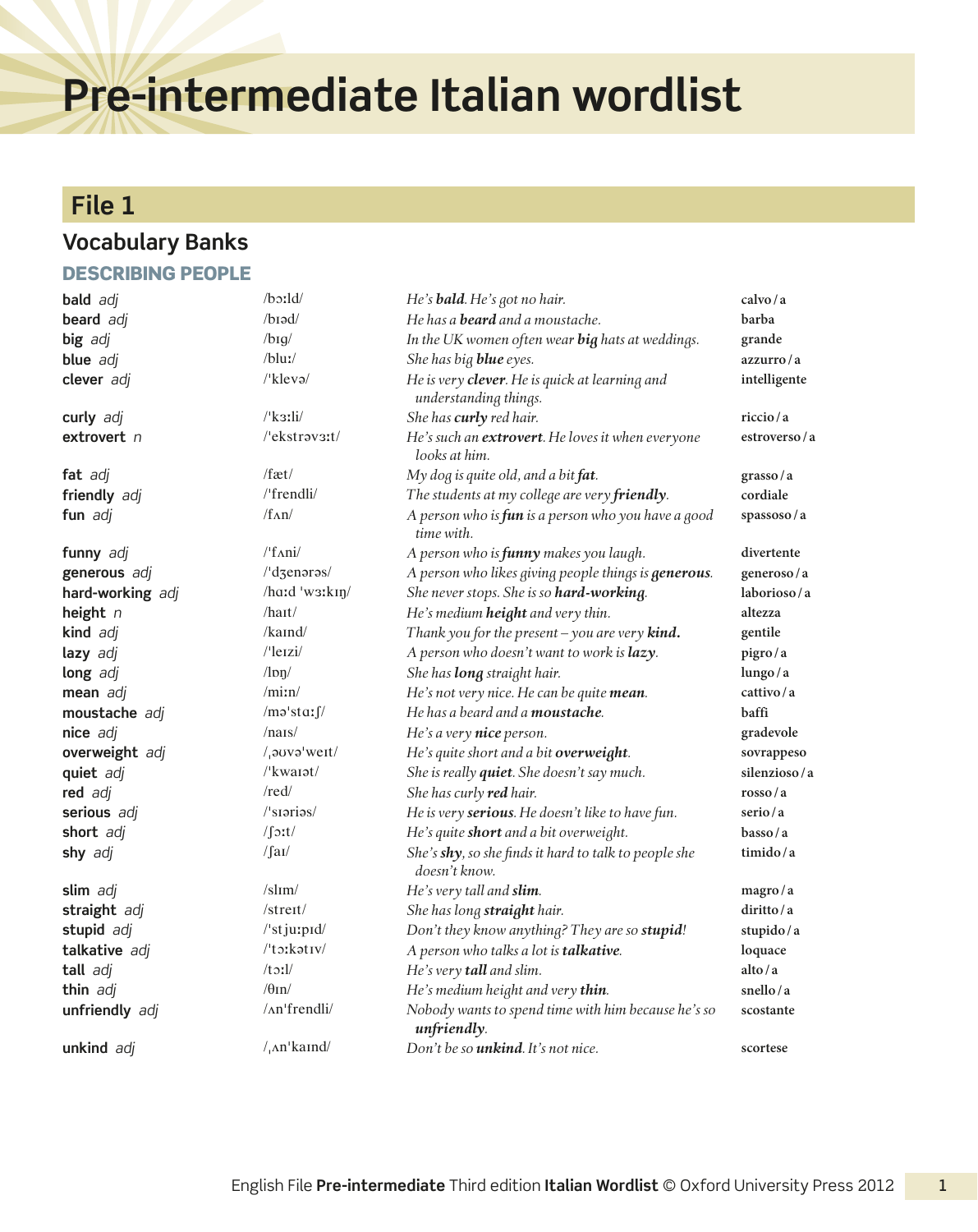## **Things you wear**

| belt $n$                 | $/$ belt $/$                                    | I wear a <b>belt</b> to keep my trousers up.                | cintura                              |
|--------------------------|-------------------------------------------------|-------------------------------------------------------------|--------------------------------------|
| boots pl n               | /buits/                                         | She wears <b>boots</b> when it rains.                       | stivali                              |
| bracelet n               | $/$ breislət $/$                                | She wears a <b>bracelet</b> on her arm every day.           | braccialetto                         |
| cap n                    | $/$ kæp $/$                                     | I wear a cap when I play tennis.                            | berretto                             |
| cardigan n               | /'kaːdɪgən/                                     | I need my cardigan - it's too cold!                         | cardigan                             |
| carry $V$                | /'kæri/                                         | I carry an umbrella everywhere. It rains a lot.             | portare                              |
| $\cot n$                 | $/k$ aut/                                       | I always wear a <b>coat</b> when I go out.                  | cappotto                             |
| dress $n$                | dres/                                           | I usually wear a dress to work.                             | vestito                              |
| dress $V$                | dres/                                           | I dress my daughter every day for school.                   | vestire                              |
| earrings $pln$           | $/$ 'iərinz $/$                                 | These are big earrings! They nearly touch your<br>shoulder. | orecchini                            |
| gloves $pln$             | $/gl$ <sub>Vz</sub> $/$                         | Some people wear gloves when they ski.                      | guanti                               |
| hat $n$                  | /hæt/                                           | Where's my hat? It's cold outside!                          | cappello                             |
| jacket $n$               | $\frac{1}{d}$ dzækit/                           | I don't always wear a suit but I do wear a jacket.          | giacca                               |
| jeans pl n               | $/dz$ inz $/$                                   | I prefer black jeans to blue ones.                          | jeans                                |
| leggings pl n            | $l$ 'leg $\eta$ z/                              | Leggings are a popular alternative to trousers.             | legging                              |
| necklace n               | /'neklas/                                       | I like your necklace. Is it new?                            | collana                              |
| ring $n$                 | /rm/m/                                          | I'm married, so I wear a ring.                              | anello                               |
| sandals $pln$            | /'sændlz/                                       | He wears sandals to the beach.                              | sandali                              |
| scarf $n$                | $/sk$ a:f/                                      | A scarf can help to keep you warm.                          | sciarpa                              |
| shirt $n$                | $\sqrt{\int 3t}$                                | I wear a white shirt to work most days.                     | camicia                              |
| shoes $pln$              | $/\text{Juz}/$                                  | I have got 20 pairs of shoes.                               | scarpe                               |
| shorts pln               | $/$ [ $\text{0}$ :ts/                           | I play tennis in shorts and a T-shirt.                      | pantaloncini                         |
| skirt n                  | $/sk$ 3:t/                                      | My dad doesn't like me wearing a short skirt.               | gonna                                |
| socks pl n               | $/s$ p $ks/$                                    | Do you wear socks with sandals?                             | calze                                |
| suit n                   | /surt/                                          | I don't always wear a suit but I do wear a jacket.          | completo, abito da uomo,<br>tailleur |
| sweater n                | $\sqrt{\frac{1}{2}}$ swetə $\sqrt{\frac{1}{2}}$ | I wear a sweater to go jogging because it's so cold.        | maglia                               |
| tie $n$                  | /taI/                                           | Many men in England wear a tie to work.                     | cravatta                             |
| tights pl n              | $/t$ arts/                                      | I prefer to wear tights under a skirt.                      | collant                              |
| top $n$                  | /top/                                           | That's a nice top.                                          | top                                  |
| tracksuit n              | /'træksuːt/                                     | I wear a tracksuit before a football game.                  | tuta                                 |
| trainers $pln$           | $/$ treinəz $/$                                 | I don't like trainers. I prefer shoes.                      | scarpe da ginnastica                 |
| trousers pl n            | $l$ trauzəz $l$                                 | Most of my trousers are black.                              | calzoni                              |
| T-shirt $n$              | $l$ 'tiːsit/                                    | I wear a T-shirt and shorts to the beach.                   | T-shirt                              |
| wear v                   | $/$ weə $/$                                     | They wear the same clothes nearly every day.                | indossare                            |
| والملامس والمتكافح واللا | ورماني المرمون                                  |                                                             |                                      |

#### **Useful words and phrases**

| appearance $n$   | /a'piarans/                         | Write a description of his appearance and personality.                                                  | aspetto              |
|------------------|-------------------------------------|---------------------------------------------------------------------------------------------------------|----------------------|
| artist $n$       | $\sqrt{a}$ tist $\sqrt{a}$          | Look at the painting by the British artist David<br>Hockney.                                            | artista              |
| carpet $n$       | $\mu$ ka:pit $\mu$                  | There is a red <b>carpet</b> on the floor.                                                              | tappeto              |
| compatible adj   | /kəm'pætəbl/                        | Perhaps Holly could find me a guy who is more<br>compatible.                                            | compatibile          |
| divorced adj     | $\frac{d}{dx}$ voist $\frac{d}{dx}$ | I am a <b>divorced</b> dad of three.                                                                    | divorziato/a         |
| experiment $n$   | $/ik$ 'sperimant/                   | In our experiment, single people ask their mother and<br>their best friend to help them meet a partner. | esperimento          |
| famous adi       | $/$ 'feiməs $/$                     | Mr and Mrs Clark made clothes for famous people.                                                        | famoso/a             |
| get on well with | /qet pn wel wið/                    | I'm friendly and I get on well with most people.                                                        | andare d'accordo con |
| go on a date     | $\gamma$ /gau pn a deit/            | Charlotte will go on a date with each man.                                                              | uscire               |
| $guy$ n          | $\gamma$ qai $\gamma$               | Perhaps Holly could find me a guy who is more<br>compatible.                                            | ragazzo              |
| infidelity $n$   | /ˌɪnfɪˈdeləti/                      | The cat is a symbol of <i>infidelity</i> .                                                              | infedeltà            |

English File **Pre-intermediate** Third edition **Italian Wordlist** © Oxford University Press 2012 2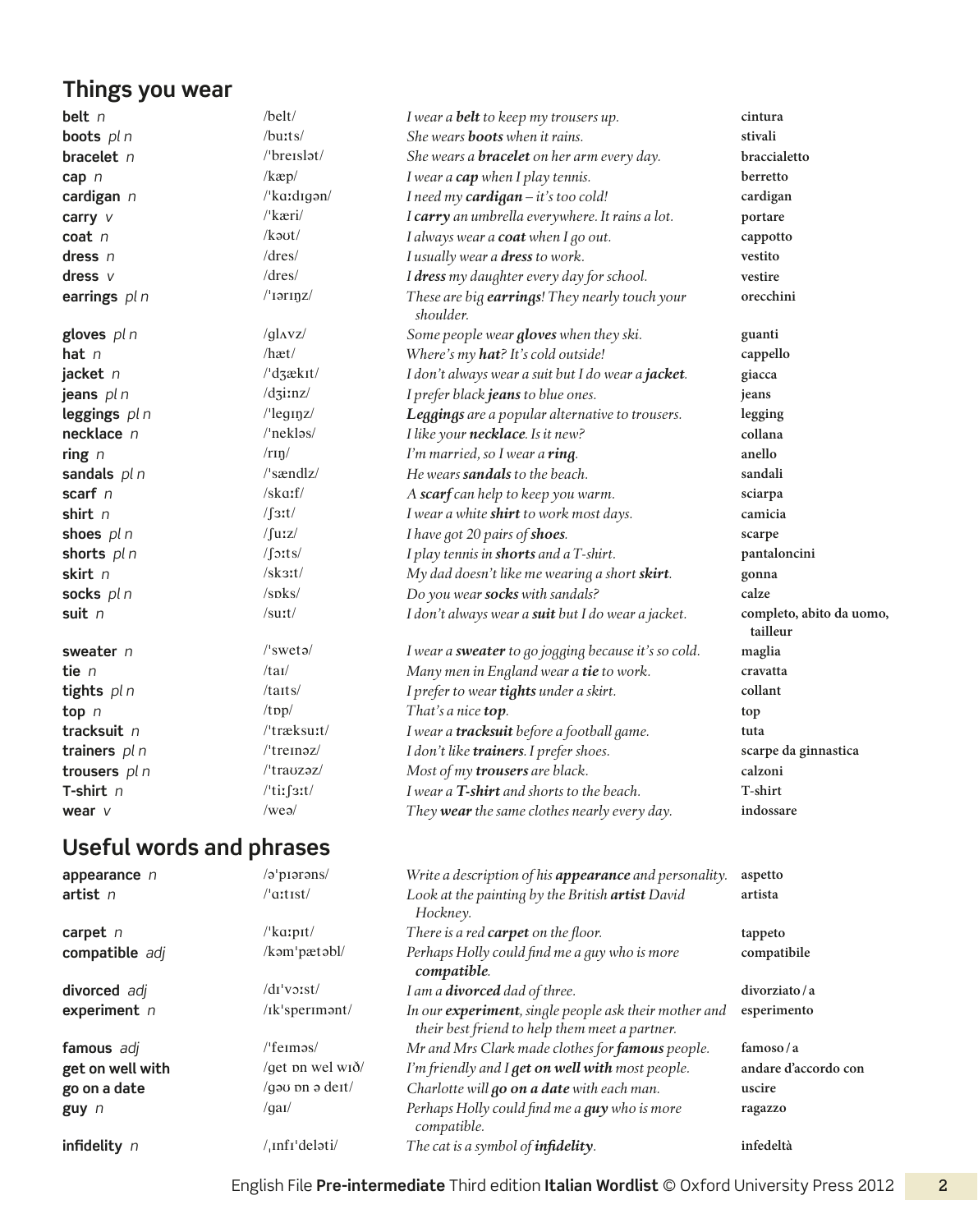| living room $n$          | /'livin ruim/                             | What pictures do you have on the wall in your living<br>room <sup>2</sup>     | soggiorno           |
|--------------------------|-------------------------------------------|-------------------------------------------------------------------------------|---------------------|
| painting n               | $/$ peintin $/$                           | Look at the <b>painting</b> by the British artist David<br>Hockney.           | dipinto             |
| partner n                | $/$ patnə $/$                             | She lives in Brighton and she doesn't have a <b>partner</b> at<br>the moment. | partner             |
| personality n            | $/$ p3 $\iota$ sə'næləti/                 | Write a description of his appearance and <b>personality</b> .                | personalità         |
| position n               | /pq'zIfn/                                 | The <b>position</b> of the couple in the painting is unusual.                 | posizione           |
| poster n                 | /'pausta/                                 | I have an unusual poster on the wall in my bedroom.                           | poster              |
| pregnant adj             | $/$ pregnant $/$                          | I am pregnant, and the baby is due in May.                                    | incinta             |
| relationship n           | /rr'lerfnfip/                             | What was David Hockney's relationship with Mr and<br>Mrs Clark?               | rapporto            |
| sense of humour n        | /sens av 'hju:ma/                         | I think I have a good sense of humour. I make lots of<br>people laugh.        | senso dell'umorismo |
| separated adj            | /'separettId/                             | I am separated from my wife.                                                  | separato/a          |
| single adj               | $\sqrt{\sqrt{2}}$ singl $\sqrt{\sqrt{2}}$ | This week's single person is Charlotte Ramirez.                               | single              |
| smile $n$                | /smail/                                   | I prefer tall men who have a nice smile.                                      | sorriso             |
| sociable adj             | /'saufabl/                                | I'm quite friendly and sociable.                                              | socievole           |
| symbol $n$               | $\sqrt{\sinh(l)}$                         | The open window is a symbol of the love between<br>them.                      | simbolo             |
| unusual adj              | /An'jurzal/                               | The position of the couple in the painting is <b>unusual</b> .                | insolito/a          |
| vase $n$                 | $\sqrt{vqz}/$                             | There's a table, and a vase with flowers it.                                  | vaso                |
| What does she look like? | /wp d^z fi luk laik/                      | <b>What does she look like?</b> She's tall and slim with<br>brown hair.       | Che aspetto ha?     |
| What is she like?        | /wpt Iz fi laik/                          | What is she like? She's really nice and friendly.                             | Com'è di carattere? |

| classical music n | /klæsikl 'mju:zik/                           | I like men who are into literature and <b>classical music</b> .    | musica classica  |
|-------------------|----------------------------------------------|--------------------------------------------------------------------|------------------|
| fashion $n$       | $/\text{fæfn}/$                              | He loves <i>fashion</i> . He buys new clothes every week.          | moda             |
| painter n         | /'peintə/                                    | Do you have a favourite painter?                                   | pittore/pittrice |
| prefer $v$        | $/pr1$ 'f3! $/$                              | I prefer tall men who have a really nice smile.                    | preferire        |
| relax $V$         | $/rr$ <sup><math>\lceil</math></sup> æks $/$ | What clothes do you wear when you want to relax at<br>the weekend? | rilassarsi       |
| wedding $n$       | /'wedin/                                     | In the UK, women often wear big hats at a wedding.                 | matrimonio       |
| world $n$         | $/w$ 3:1d/                                   | I want to travel around the world.                                 | mondo            |

## **File 2**

### **Vocabulary Banks**

#### **HOLIDAYS**

| basic adj           | $/$ beisik $/$         | We stayed in hostels, which were <b>basic</b> but clean.                                | spartano/a               |
|---------------------|------------------------|-----------------------------------------------------------------------------------------|--------------------------|
| beautiful adj       | /'bjuttfl/             | For our last four days we went to Ko Chang, a<br>beautiful island.                      | bellissimo/a             |
| book flights online | /buk flaits , on'lain/ | I usually <b>book flights online</b> because it's cheaper than<br>using a travel agent. | prenotare i voli on-line |
| buy souvenirs       | /bai survə'niəz/       | I buy souvenirs for my family when I'm on holiday.                                      | comprare souvenir        |
| cloudy adj          | /ˈklaʊdi/              | It was very <b>cloudy</b> with no sun at all.                                           | nuvoloso/a               |
| comfortable adj     | $/\mathrm{k}$ Amftabl/ | The hotel is really comfortable. I sleep well every<br>night.                           | confortevole             |
| crowded adj         | /'kraudid/             | There were people everywhere. The streets were<br>crowded.                              | affollato/a              |
| delicious adj       | $\frac{dI'}{dI}$       | The food was <b>delicious</b> . I loved it.                                             | delizioso/a              |
| dirty adj           | /'d <sub>3</sub> ti/   | We checked out of the hotel because the rooms were so<br>dirty.                         | sporco / $a$             |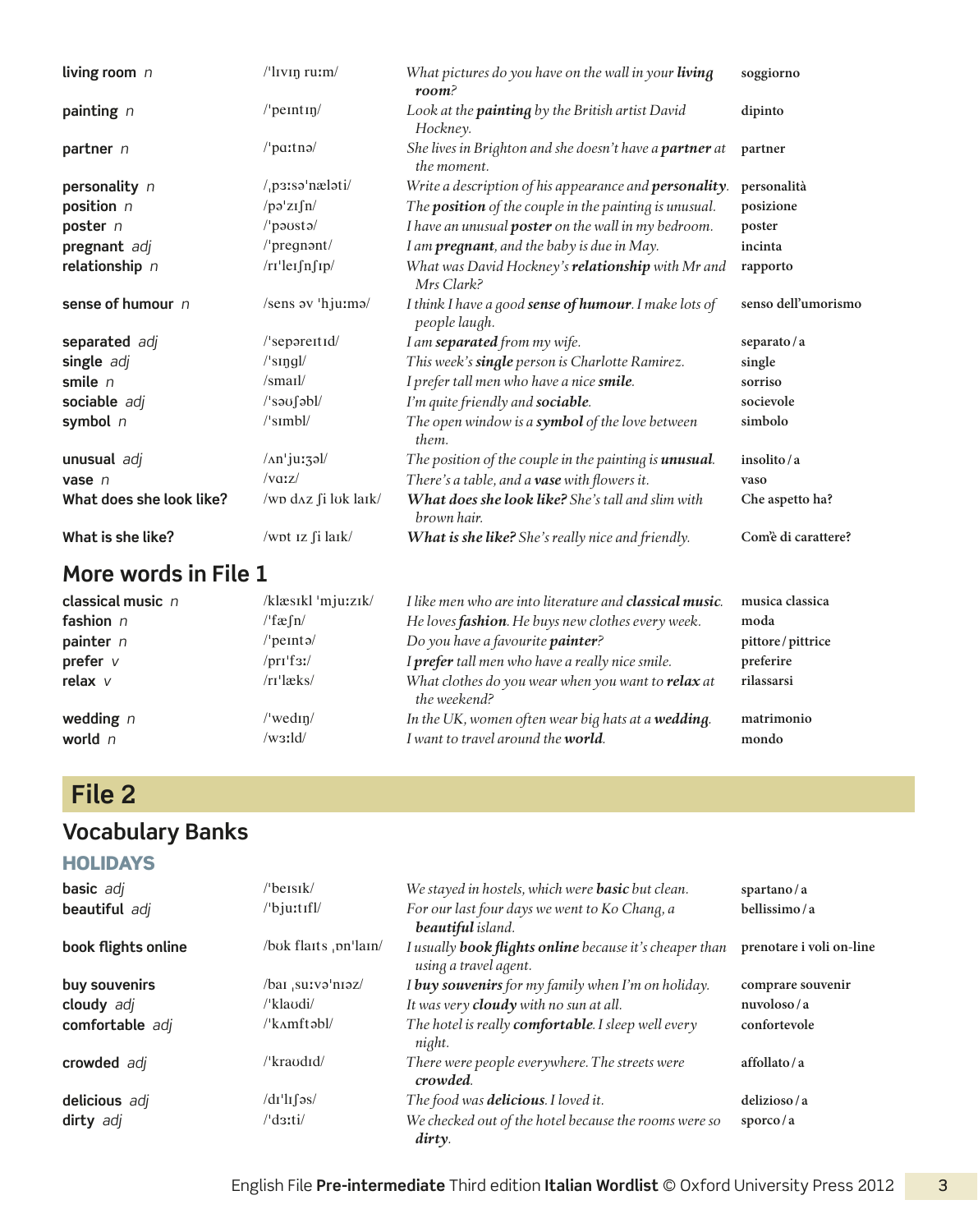| disgusting adj                                    | /dis'gastin/                                                                                                                                                                                                                                                                                                             | The food was <b>disqusting</b> . I couldn't eat it.                              | disgustoso/a                                        |
|---------------------------------------------------|--------------------------------------------------------------------------------------------------------------------------------------------------------------------------------------------------------------------------------------------------------------------------------------------------------------------------|----------------------------------------------------------------------------------|-----------------------------------------------------|
| foggy adj                                         | $l$ 'f pgi $l$                                                                                                                                                                                                                                                                                                           | It was so <i>foggy</i> I couldn't see anything.                                  | nebbioso/a                                          |
| go abroad                                         | /gau a'broid/                                                                                                                                                                                                                                                                                                            | I prefer to go abroad on holiday.                                                | andare all'estero                                   |
| go away for the weekend                           | /gau a'wei fa da                                                                                                                                                                                                                                                                                                         | I like to go away for the weekend to the countryside.                            | andare via nel fine                                 |
|                                                   | wi:k'end/                                                                                                                                                                                                                                                                                                                |                                                                                  | settimana                                           |
| go by car / bus / plane / train                   | /gou bai ka:/b^s/<br>plem/trem/                                                                                                                                                                                                                                                                                          | I prefer to go by car because I don't like public<br>transport.                  | andare in auto/in autobus/<br>in aeroplano/in treno |
| go camping                                        | /gau 'kæmpiŋ/                                                                                                                                                                                                                                                                                                            | I would rather go camping than stay in a hotel.                                  | andare in campeggio                                 |
| go for a walk                                     | /gou for a work/                                                                                                                                                                                                                                                                                                         | Where can you go for a walk near where you live?                                 | fare una camminata                                  |
| go on holiday                                     | /gou on 'holodei/                                                                                                                                                                                                                                                                                                        | Where did she go on holiday?                                                     | andare in vacanza                                   |
| go out at night                                   | /gau aut at 'nait/                                                                                                                                                                                                                                                                                                       | Where do you go out at night?                                                    | andare la sera                                      |
| go sightseeing                                    | /gau 'saitsi:in/                                                                                                                                                                                                                                                                                                         | I like to go sightseeing on holiday.                                             | fare giri turistici                                 |
| go skiing / walking / cycling                     | /gəʊ ˈskiːɪŋ/ ˈwɔːkɪŋ/<br>'saiklin/                                                                                                                                                                                                                                                                                      | I often go on holiday in the winter to go skiing.                                | sciare/camminare/andare<br>in bicicletta            |
| go swimming / sailing /<br>surfing                | /gau 'swimin / 'seilin<br>$/$ 's3:f $\text{in}/$                                                                                                                                                                                                                                                                         | I like to go swimming in the sea when I'm on holiday.                            | nuotare / fare vela / fare surf                     |
| have a good time                                  | /hæv ə gud 'taım/                                                                                                                                                                                                                                                                                                        | How was the party? Did you have a good time?                                     | divertirsi                                          |
| helpful adj                                       | /'helpfl/                                                                                                                                                                                                                                                                                                                | Everyone was really friendly and helpful.                                        | disponibile                                         |
| hire a bicycle / skis                             | /'harar a 'barsikl/                                                                                                                                                                                                                                                                                                      | I'll hire skis when I go on my skiing trip, as I don't have                      | noleggiare la bici / gli sci                        |
|                                                   | skiz/                                                                                                                                                                                                                                                                                                                    | my own.                                                                          |                                                     |
| lovely adj                                        | $/$ 'l $\Delta$ vli $/$                                                                                                                                                                                                                                                                                                  | The weather was <b>lovely</b> and the beaches were<br>wonderful.                 | splendido/a                                         |
| luxurious adj                                     | /l^g'30arias/                                                                                                                                                                                                                                                                                                            | It's really expensive and luxurious.                                             | lussuoso/a                                          |
| noisy adj                                         | $/$ norzi $/$                                                                                                                                                                                                                                                                                                            | I couldn't sleep because it was so noisy.                                        | rumoroso/a                                          |
| nothing special                                   | $/n_A\theta$ in 'spe $Jl$                                                                                                                                                                                                                                                                                                | There was nothing special about the hotel. It could be<br>anywhere in the world. | niente di speciale                                  |
| rent an apartment                                 | /rent an a'partmant/                                                                                                                                                                                                                                                                                                     | We're going to rent an apartment in Budapest for a<br>week.                      | affittare un appartamento                           |
| spend money / time                                | /spend 'mʌni/taɪm/                                                                                                                                                                                                                                                                                                       | My dad doesn't like to spend money, so he hates going<br>on holiday.             | spendere soldi / passare il<br>tempo                |
| stay in a hotel / at a<br>campsite / with friends | /stei in a hau'tel/at<br>a 'kæmpsart / wrð<br>frendz/                                                                                                                                                                                                                                                                    | I prefer to stay in a hotel when I go on holiday.                                | stare in albergo/in<br>campeggio / con gli amici    |
| sunbathe $V$                                      | $\sqrt{\sinh^{-1}(\sinh^{-1}(\cosh^{-1}(\cosh^{-1}(\cosh^{-1}(\cosh^{-1}(\cosh^{-1}(\cosh^{-1}(\cosh^{-1}(\cosh^{-1}(\cosh^{-1}(\cosh^{-1}(\cosh^{-1}(\cosh^{-1}(\cosh^{-1}(\cosh^{-1}(\cosh^{-1}(\cosh^{-1}(\cosh^{-1}(\cosh^{-1}(\cosh^{-1}(\cosh^{-1}(\cosh^{-1}(\cosh^{-1}(\cosh^{-1}(\cosh^{-1}(\cosh^2(2s)))))))}$ | We sunbathe on the beach every day.                                              | prendere il sole                                    |
| sunny adj                                         | $\sqrt{\sinh}$                                                                                                                                                                                                                                                                                                           | I like to go on holiday to sunny places.                                         | soleggiato/a                                        |
| take photos                                       | /teik 'fautauz/                                                                                                                                                                                                                                                                                                          | We like to take photos of all our friends.                                       | scattare foto                                       |
| uncomfortable adj                                 | /An'kAmftəbl/                                                                                                                                                                                                                                                                                                            | The bed was really <i>uncomfortable</i> . I couldn't sleep.                      | scomodo/a                                           |
| unfriendly adj                                    | /An'frendli/                                                                                                                                                                                                                                                                                                             | The people were really <i>unfriendly</i> . I didn't like them<br>at all.         | scostante                                           |
| unhelpful adj                                     | $/$ An'helpfl $/$                                                                                                                                                                                                                                                                                                        | The waiter was very <i>unhelpful</i> . He didn't explain any<br>of the dishes.   | poco servizievole                                   |
| very windy adj                                    | /veri 'windi/                                                                                                                                                                                                                                                                                                            | It was very windy. I lost my hat.                                                | molto ventoso/a                                     |
| warm adj                                          | $/w0$ :m/                                                                                                                                                                                                                                                                                                                | Although it was November, it was a warm night.                                   | caldo/a                                             |
| Useful words and phrases                          |                                                                                                                                                                                                                                                                                                                          |                                                                                  |                                                     |
| alright adj                                       | $/$ oːl $'$ rait $/$                                                                                                                                                                                                                                                                                                     | It wasn't awful or nice - it was just alright.                                   | accettabile                                         |
| announce $V$                                      | /a'naons/                                                                                                                                                                                                                                                                                                                | At 11 o'clock they will <i>announce</i> the results.                             | annunciare                                          |
|                                                   |                                                                                                                                                                                                                                                                                                                          |                                                                                  |                                                     |

| /əˈnaʊns/             | At 11 o'clock they will <b>announce</b> the results.                         | annunciare      |
|-----------------------|------------------------------------------------------------------------------|-----------------|
| /'aːqjuː/             | We argue about everything.                                                   | discutere       |
| /ˈærɪstəkræt/         | She was the granddaughter of Count Maurice de<br>Bendern, a rich aristocrat. | aristocratico/a |
| /ˈætməsfɪə/           | The hotel is wonderful, and has a very friendly<br>atmosphere.               | atmosfera       |
| /'ɔːfl/               | It was <b>awful</b> ! We argued about everything.                            | orribile        |
| $/$ breik $\Delta p/$ | We decided to <b>break up</b> .                                              | lasciarsi       |
| /dɪˈzɑːstə/           | If you're with the wrong person, a holiday can be a<br>disaster.             | disastro        |
|                       |                                                                              |                 |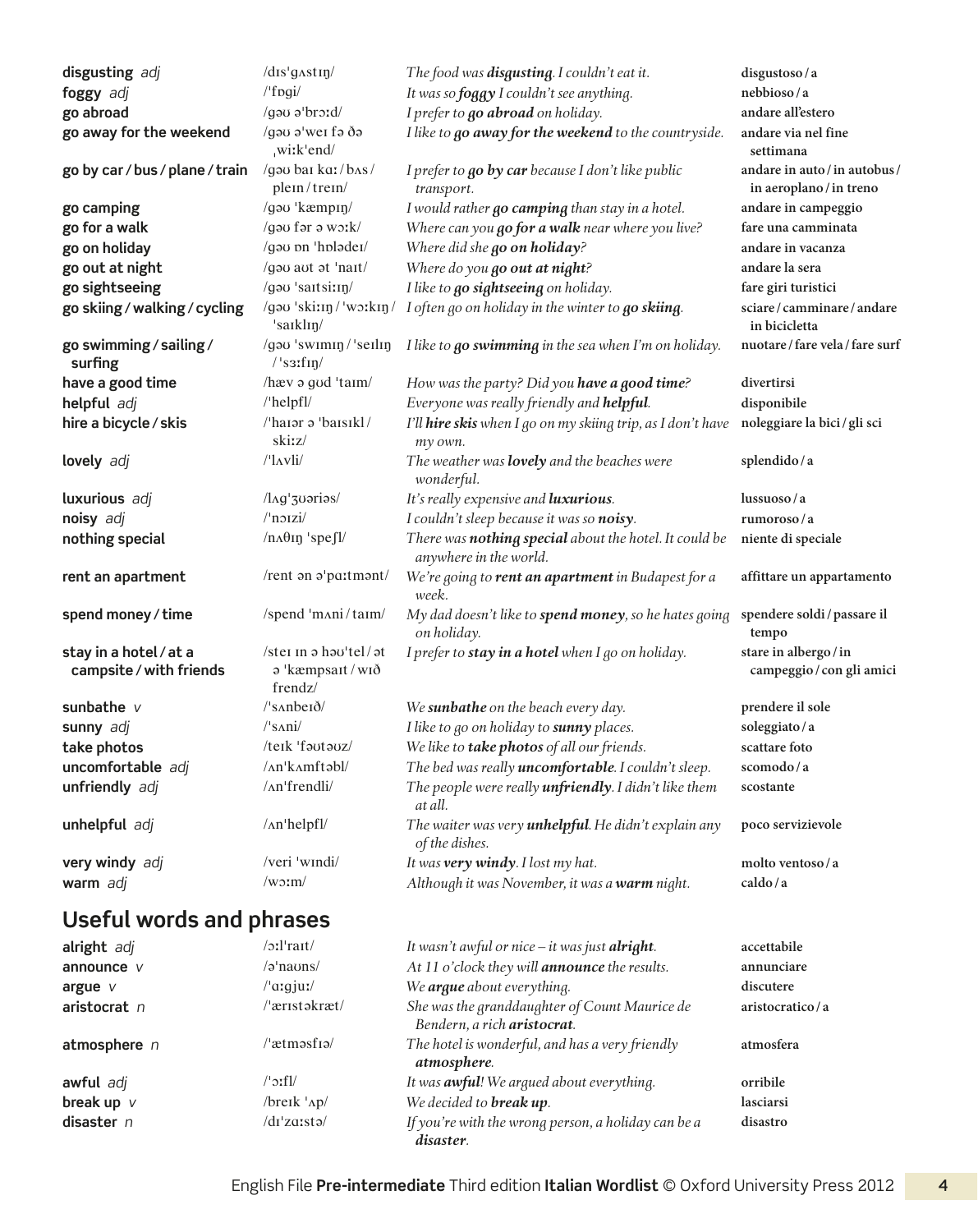| election n          | $/I$ 'lek $fn/$                                 | Where can the people see the election results?                                   | elezione       |
|---------------------|-------------------------------------------------|----------------------------------------------------------------------------------|----------------|
| fall in love        | $/f$ 3:1 in $l$ $\Lambda$ v $/$                 | Did they fall in love on their first date?                                       | innamorarsi    |
| fantastic adj       | /fæn'tæstik/                                    | We rented an apartment with a fantastic view of the<br>canals.                   | fantastico/a   |
| feel sorry          | $/$ fiːl 'spri $/$                              | I feel sorry for her. It's not a good situation.                                 | dispiacersi    |
| flirt $v$           | $/$ fl <sub>3</sub> :t $/$                      | They were really friendly and Mia started to flirt with<br>one of the boys.      | flirtare       |
| historical adj      | $\frac{h_1}{\text{strark}}$                     | Is there a famous historical photo that you admire?                              | storico/a      |
| horrible adj        | /'hprabl/                                       | The food was horrible. I couldn't eat it.                                        | pessimo/a      |
| hostel $n$          | /'hpstl/                                        | We stayed in a hostel, which was basic but clean.                                | ostello        |
| in a hurry          | $/$ In ə $^{\prime}$ h $\Lambda$ ri $/$         | She was going very fast because she was in a hurry.                              | avere fretta   |
| madly adj           | $/$ 'mædli $/$                                  | They were madly in love.                                                         | follemente     |
| marry $V$           | $/$ mæri $/$                                    | He hoped that she would marry well, perhaps a<br>member of a royal family.       | sposarsi       |
| nervous adj         | $/\text{nsv}$                                   | Some people were smiling, but others were tense and<br>nervous.                  | nervoso/a      |
| news photographer n | /njuːz fəˈtɒgrəfə/                              | Look at the photo which news photographer Tom<br>Pilston took in 2008.           | fotoreporter   |
| perfect adj         | /'p3:fikt/                                      | The place is perfect.                                                            | perfetto/a     |
| property n          | /'propoti/                                      | Maurice de Bendern owned a lot of property in Paris<br>and Monaco.               | proprietà      |
| questionnaire n     | $/$ <sub>k</sub> west $\int$ <sup>o</sup> 'neə/ | In pairs, interview your partner with the holiday<br>questionnaire.              | questionario   |
| rebel $n$           | $/$ rebl $/$                                    | She was a <b>rebel</b> and she hated school.                                     | ribelle        |
| romantic adj        | /rau'mæntik/                                    | The food wasn't very good, but the restaurant was<br>romantic.                   | romantico/a    |
| royal adj           | $l'$ roial/                                     | He hoped that she would marry well, perhaps a member reale<br>of a royal family. |                |
| screen saver n      | /skritn 'serva/                                 | Do you have a photo as the screen saver on your<br>computer?                     | screen saver   |
| terrible adj        | $/$ 'terəbl $/$                                 | The apartment was <b>terrible</b> $-$ really uncomfortable<br>and dirty.         | orrendo/a      |
| wonderful adj       | $\mu$ w $\Lambda$ ndəfl $\mu$                   | The weather is wonderful.                                                        | meraviglioso/a |

| article $n$              | /'aːtɪkl/                                  | Read the beginning of a newspaper article.                                                         | articolo       |
|--------------------------|--------------------------------------------|----------------------------------------------------------------------------------------------------|----------------|
| brake $n$                | $/$ breik $/$                              | Quickly, she put her foot on the <b>brake</b> to stop the car.                                     | freno          |
| communist $n$            | $\mu$ komjanist/                           | In 1968 she was a <b>communist</b> .                                                               | comunista      |
| democracy n              | /dɪˈmpkrəsi/                               | All the students were fighting for peace and democracy.                                            | democrazia     |
| demonstration $n$        | $/$ , demon'strei $\int n/$                | She was a leader in the <b>demonstration</b> .                                                     | dimostrazione  |
| emotional adj            | $\pi$ 'mə $\sigma$ [ənl/                   | When Obama made his speech they all became quiet<br>and <b>emotional</b> .                         | commosso/a     |
| <b>fight for</b> phr $v$ | $/$ fait for $/$                           | All the students decided to <b>fight for</b> democracy.                                            | combattere per |
| happy ending $n$         | /hæpi 'endin                               | I prefer books and films that have a happy ending.                                                 | lieto fine     |
| Hispanic adj             | /hi'spænik/                                | I watched his victory through the faces of all these<br>people, African, Hispanic, Chinese, white. | ispanico/a     |
| peace n                  | $\sqrt{p}$ is/                             | All the students were fighting for peace and democracy. pace                                       |                |
| planet $n$               | $\theta$ plant                             | There was only one place to be on the planet that night pianeta<br>$-$ and I was there.            |                |
| politics n               | $/$ pplətiks/                              | She wasn't interested in <b>politics</b> .                                                         | politica       |
| shoulders pl n           | /ˈʃəʊldəz/                                 | She was sitting on a friend's shoulders.                                                           | spalle         |
| speech n                 | /spirt $\int$                              | When Obama made his speech they all became quiet<br>and emotional.                                 | discorso       |
| sympathize $V$           | $\frac{1}{\sin\theta}$ simpə $\theta$ aiz/ | Who do you sympathize with most, Joe or Mia?                                                       | simpatizzare   |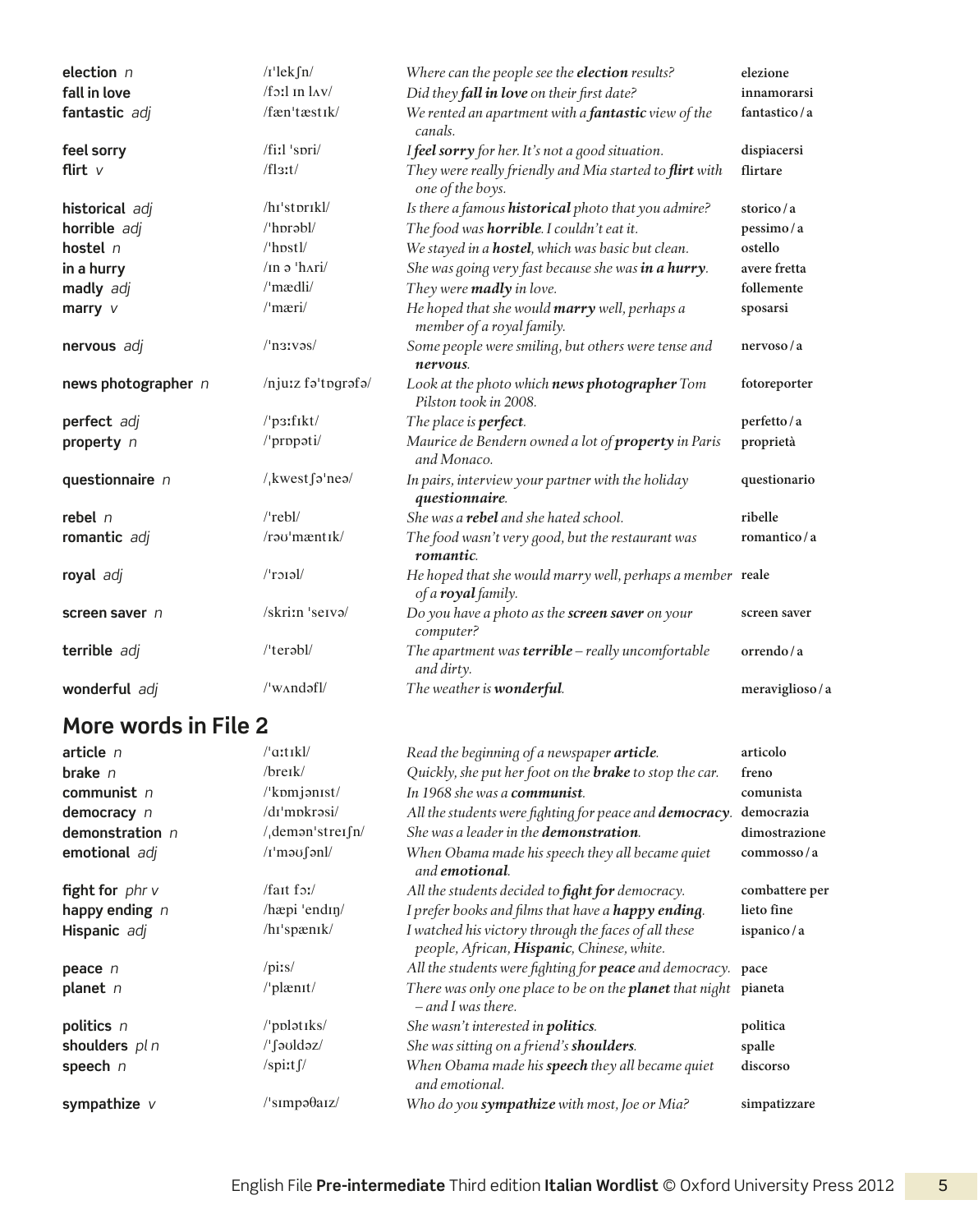| tense adj<br>victory n | /tens/<br>/ˈvɪktəri/ | Some people were <b>tense</b> and nervous.<br>I was watching Obama's <b>victory</b> through the faces of<br>all these people. | $t\neso/a$<br>vittoria |
|------------------------|----------------------|-------------------------------------------------------------------------------------------------------------------------------|------------------------|
| vote $n$               | /vəut/               | Have a class <b>vote</b> to decide which ending to listen to.                                                                 | voto                   |

**File 3**

| adopt $v$           | /a'dopt/                                          | Sometimes we adopt words from foreign languages,<br>like barista or latte.    | adottare                |
|---------------------|---------------------------------------------------|-------------------------------------------------------------------------------|-------------------------|
| ages $pln$          | $/$ e $\frac{1}{3}$ $\frac{1}{2}$                 | I haven't heard from you in ages!                                             | secoli                  |
| arrivals $n$        | $\sqrt{2}$ 'raivlz/                               | Let's meet at arrivals when you get here.                                     | arrivi                  |
| baggage drop-off n  | /'bægɪdʒ drɒp ɒf/                                 | Take your bag to the <b>baggage drop-off</b> .                                | consegna bagagli        |
| baggage reclaim n   | /'bægɪdʒ rɪkleɪm/                                 | Collect your bag from baggage reclaim.                                        | ritiro bagagli          |
| barista n           | /bə'rıstə/                                        | The <b>barista</b> said our coffees will be ready soon.                       | barista                 |
| board $\nu$         | $/b$ ord/                                         | You can have a shower before you <b>board</b> your flight.                    | salire a bordo          |
| brunch n            | $/$ br $\Lambda$ nt $\int$ /                      | The word <b>brunch</b> (breakfast + lunch) first appeared in<br>1896.         | brunch                  |
| check-in desk $n$   | /'t fek in desk/                                  | Let's go to the check-in desk first and leave our bags.                       | banco del check-in      |
| connecting flight n | /ka'nektin flait/                                 | We have to wait in the airport lounge for our<br>connecting flight.           | volo in coincidenza     |
| customs $n$         |                                                   | Customs checked my bag this time.                                             | dogana                  |
| delayed adj         | /dr'leid/                                         | Our flight is delayed, so we'll have to wait here for<br>another hour.        | in ritardo              |
| departures $n$      | /dɪ'paːtʃəz/                                      | Someone in <b>departures</b> asked me where I was<br>travelling to.           | partenze                |
| emoticon $n$        | /I'mautiknn/                                      | That emoticon represents a smiling face.                                      | emoticon                |
| facilities $pln$    | /fə'sılətiz/                                      | All good airports have excellent facilities for business<br>people.           | servizi                 |
| fix a day           | $/f$ <sub>I</sub> $ks \theta$ de <sub>I</sub> $/$ | Then we can fix a day and a time to meet.                                     | fissare il giorno       |
| gadget $n$          | /'gædzɪt/                                         | My smartphone is my favourite gadget.                                         | gadget                  |
| gastropub n         | /'gæstraupAb/                                     | Let's have dinner at that new gastropub. I hear the<br>food is excellent.     | gastropub               |
| gate n              | /geit/                                            | Gate 11 is this way - let's go!                                               | gate                    |
| google v            | /'guːgl/                                          | If I want to learn more about something, I'll Google it.                      | cercare su Google       |
| latte $n$           | $\sqrt{2}$ la:ter/                                | Can I please have a skinny latte?                                             | latte                   |
| lift $n$            | $\frac{1}{1}$                                     | I've got too many bags. Where is the lift?                                    | ascensore               |
| nightmare $n$       | $/$ 'naitmes $/$                                  | For many people airports are a nightmare.                                     | incubo                  |
| passengers pl n     | /'pæsind3əz/                                      | Munich airport helps to keep passengers entertained<br>with a 60-seat cinema. | passeggeri              |
| passport control n  | /'paːspɔːt kəntrəul/                              | Have you got your passport? We are about to go<br>through passport control.   | controllo passaporti    |
| perhaps adv         | /pəˈhæps/                                         | I have a conference there next month and I thought<br>perhaps we could meet.  | forse                   |
| ringtone $n$        | /'rɪŋtəʊn/                                        | The ringtone on your phone is very annoying!                                  | suoneria                |
| road rage $n$       | /roud reid3/                                      | Do you ever experience road rage when you're<br>driving?                      | aggressività al volante |
| security n          | /sɪ'kjʊərəti/                                     | I always feel nervous when I go through security.                             | sicurezza               |
| signs pl n          | /sannz/                                           | Look at the airport signs.                                                    | cartelli                |
| smartphone $n$      | /'smaːtfəon/                                      | Now that I have a smartphone, I don't use a computer<br>as much as I used to. | smartphone              |
| terminal $n$        | $l$ 't $\frac{3}{1}$ minl/                        | Which terminal do we leave from?                                              | terminal                |
| text $V$            | /tekst/                                           | Do you prefer to text or call your friends?                                   | mandare messaggi        |
| toy boy n           | $l$ toi boi $l$                                   | He's much younger than his girlfriend – he's a toy boy.                       | toy boy                 |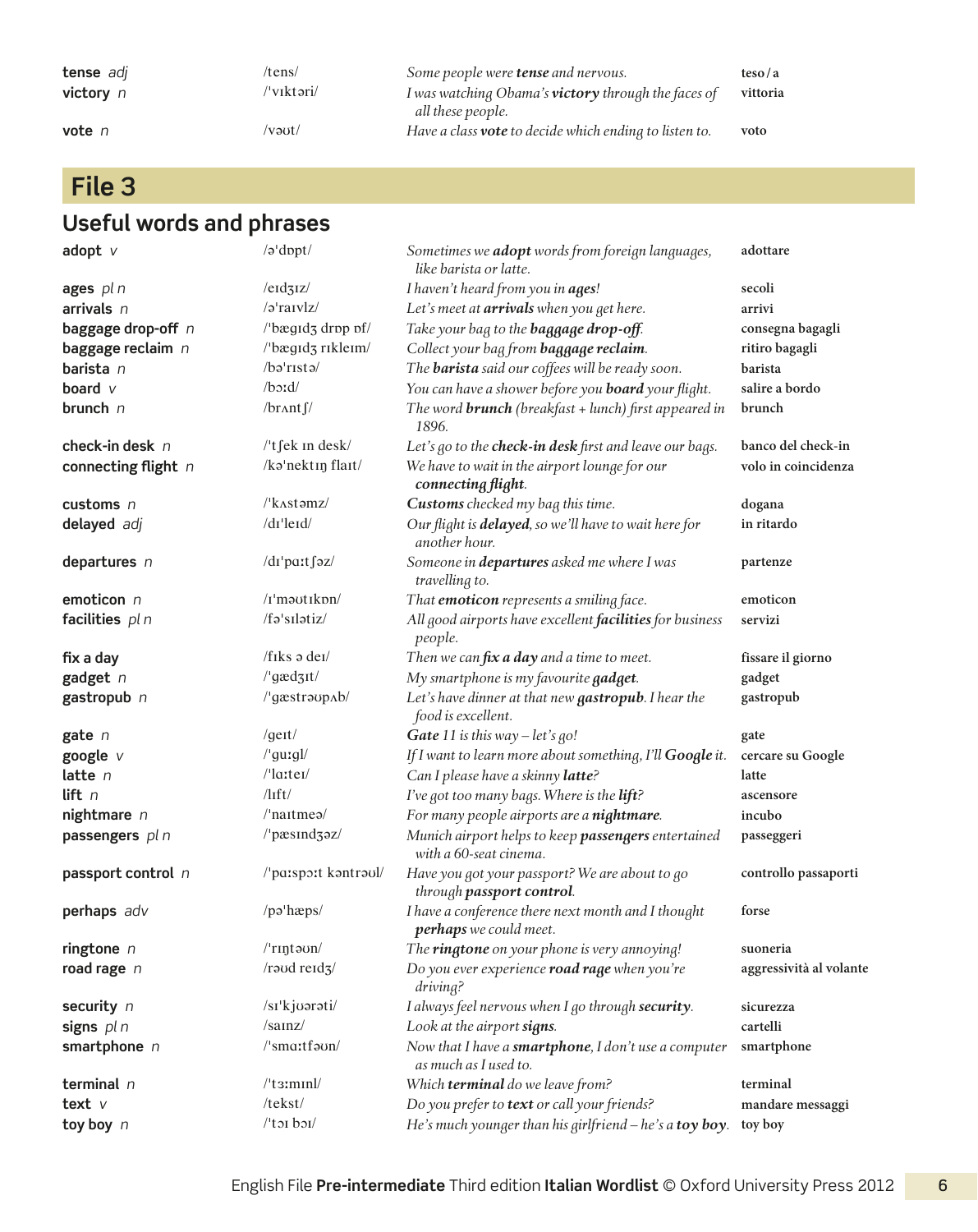| trolley $n$ | 'trpli/    | Let's get a <b>trolley</b> . These bags are heavy.            | carrello |
|-------------|------------|---------------------------------------------------------------|----------|
| tweet $V$   | /twiːt/    | He uses his phone to <b>tweet</b> updates for his friends and | twittare |
|             |            | family.                                                       |          |
| Wi-Fi $n$   | /ˈwaɪ faɪ/ | Does this hotel have free Wi-Fi? I need to check my           | Wi-Fi    |
|             |            | email.                                                        |          |

| conference n                         | /'kpnfarans/                                              | I have a <b>conference</b> there next month and I thought<br>perhaps we could meet. | conferenza                         |
|--------------------------------------|-----------------------------------------------------------|-------------------------------------------------------------------------------------|------------------------------------|
| definite adj                         | /'definət/                                                | I don't have any definite plans for the future.                                     | definitivo/a                       |
| exotic adj                           | $\sqrt{q}$ zotik $\sqrt{q}$                               | Who do you think is going to do a photo shoot in an<br>exotic place?                | esotico/a                          |
| ex-partner $n$                       | $/eks$ 'partna/                                           | Who do you think is going to see an ex-partner?                                     | ex partner                         |
| location $n$                         | $\sqrt{2}$ lə $\sigma$ 'ker $\int$ n/                     | It is a beautiful location.                                                         | località                           |
| mime $\nu$                           | $/$ ma <sub>Im</sub> $/$                                  | Try to <i>mime</i> the word.                                                        | mimare                             |
| non-governmental<br>organization $n$ | $/$ non $.$ g $\alpha$ vn'mentl<br>$\sigma$ ganar'zership | A non-governmental organization doesn't work for<br>the government.                 | organizzazione non-<br>governativa |
| nowadays adv                         | /'navadeiz/                                               | It's a thing which we use for everything nowadays.                                  | al giorno d'oggi                   |
| paradise n                           | $\alpha$ pærodars/                                        | Singapore airport is <b>paradise</b> for flower lovers.                             | paradiso                           |
| photo shoot n                        | /'fautau furt/                                            | Who do you think is going to do a photo shoot in an<br>exotic place?                | servizio fotografico               |
| predictions $pln$                    | / $pr1$ 'dik $\int nz$ /                                  | What predictions can you make about the future?                                     | predizioni                         |
| reservation number n                 | $/$ rezə'vei fin n $\Delta$ mbə $/$                       | Thank you for booking with easyJet. Your reservation<br>$number$ is: $ISCS2L$ .     | numero di prenotazione             |
| rooftop n                            | $/$ ru:ftpp $/$                                           | This hotel has a swimming pool on the rooftop.                                      | tetto                              |
| travel arrangements $pln$            | $/$ trævl<br>$\sigma$ 'reind $\sigma$ m $\sigma$ nts/     | I can't tell you when I arrive because I don't know my<br>travel arrangements yet.  | dettagli di viaggio                |

### **File 4**

#### **Vocabulary Banks**

#### Housework, make or do?

**do an exam/ an exercise/ homework**

/du ən ɪɡˈzæm /  ən ˈeksəsaɪz /  ˈhəʊmwɜːk/ **do housework** /du ˈhaʊswɜːk/ *I usually do housework every Sunday.* **fare i lavori di casa**

**clean the floor** /kliːn ðə flɔː/ *I need to clean the floor. It's very dirty.* **pulire il pavimento clear the table** /klɪə ðə ˈteɪbl/ *We need to clear the table then do the washing up.* **sparecchiare do a course** /du ə ˈkɔːs/ *I am going to do a course to improve my IT skills.* **seguire un corso** *I'd love to go to the cinema, but I have to stay in and do homework.*

**do sport / exercise** /du ˈspɔːt / ˈeksəsaɪz/ *I don't do sport, but I do go to the gym every week.* **fare sport/ esercizio fisico do the ironing** /du ðə ˈaɪənɪŋ/ *I don't like to do the ironing.* **stirare do the shopping** /du ðə ˈʃɒpɪŋ/ *We do the shopping together.* **fare la spesa do the washing**  $\frac{d}{dx}$   $\frac{d}{dx}$   $\frac{d}{dx}$   $\frac{d}{dx}$   $\frac{d}{dx}$  *I do the washing on Mondays.* **fare il bucato do the washing up** /du ðə wɒʃɪŋ ˈʌp/ *We don't do the washing up. We have a dishwasher.* **lavare i piatti lay the table** /leɪ ðə ˈteɪbl/ *Can you please lay the table for dinner?* **preparare la tavola make a mistake** /meɪk ə mɪˈsteɪk/ *Try not to make a mistake.* **fare un errore make a noise** /meɪk ə ˈnɔɪz/ *Your brother is sleeping – try not to make a noise.* **fare rumore make a phone call** /meɪk ə ˈfəʊn kɔːl/ *Can I use the phone? I need to make a phone call.* **fare una telefonata make friends** /meɪk ˈfrendz/ *It can take a while to make friends when you move to a new town.* **make lunch** /meɪk ˈlʌntʃ/ *I don't make lunch. I buy it.* **cucinare il pranzo make plans** /meɪk ˈplænz/ *We'll make plans to get a new kitchen soon.* **fare piani**

**make the beds** /meɪk ðə ˈbedz/ *I make the beds when everyone has left the house.* **fare i letti**

**dare un esame / fare un esercizio/ fare i compiti**

**farsi nuovi amici**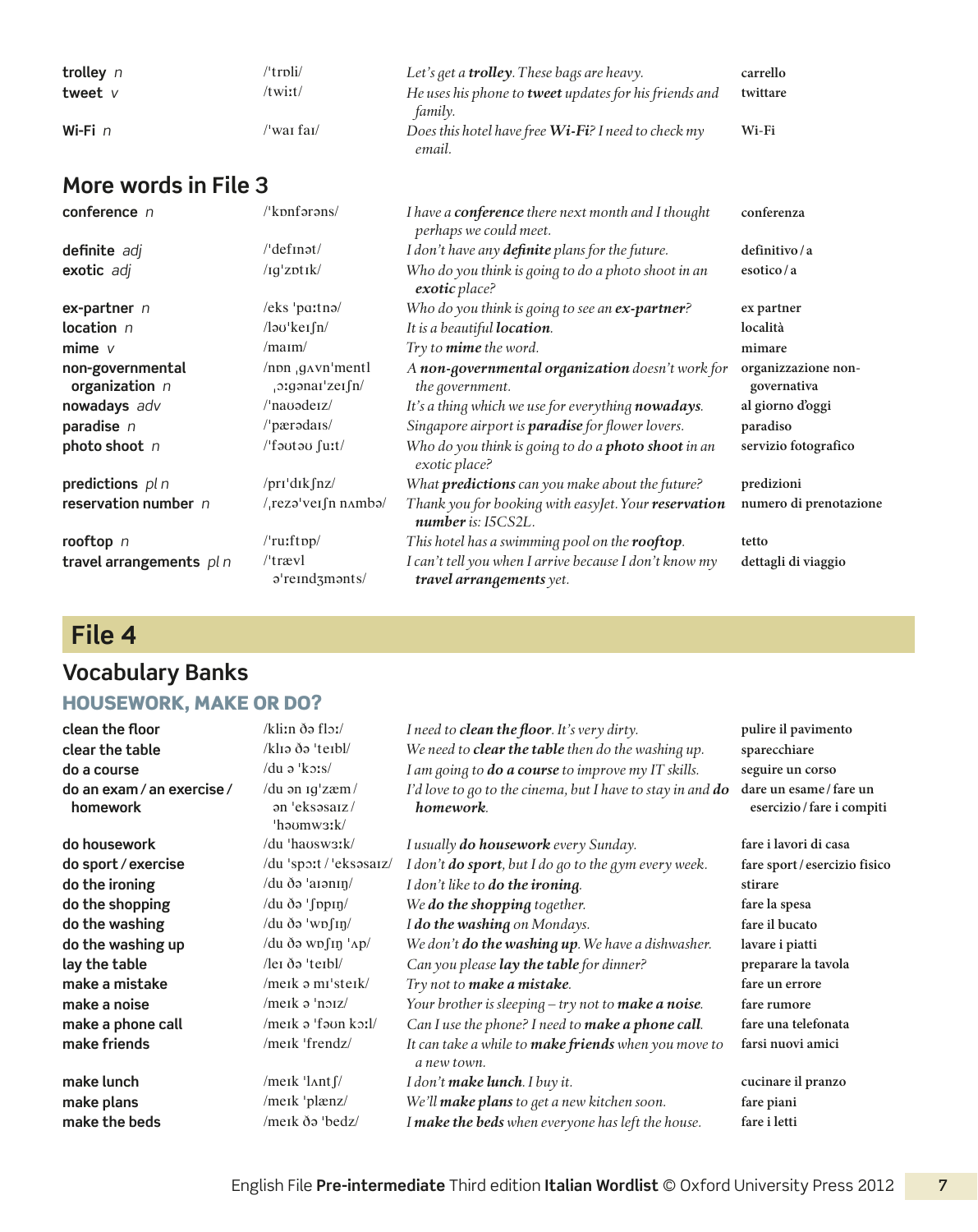| pick up dirty clothes                  | /pīk ap da:ti 'kləʊðz/                        | They never pick up dirty clothes or wet towels from<br>the floor.                                    | raccogliere i vestiti sporchi                                  |
|----------------------------------------|-----------------------------------------------|------------------------------------------------------------------------------------------------------|----------------------------------------------------------------|
| put away your clothes                  |                                               | /put awei jo: 'klaudz/ Can you put away your clothes? Your room is a mess. mettere via i tuoi/vostri | vestiti                                                        |
| take out the rubbish<br>tidy your room | /teik aut ðə 'r^bis<br>$/$ tardi jo: 'rum $/$ | I take out the rubbish on Wednesday.<br>Can you tidy your room please?                               | portare fuori l'immondizia<br>ordinare la tua/vostra<br>stanza |

#### **SHOPPING**

| $account$ $n$        | $\sqrt{2}$ kaunt/                       | I have an <b>account</b> at the bank.                                      | conto                |
|----------------------|-----------------------------------------|----------------------------------------------------------------------------|----------------------|
| auction $n$          | $/$ ' $\sigma$ $kfn/$                   | What did you buy at the <b>auction</b> ?                                   | asta                 |
| basket $n$           | $\theta$ barskit/                       | Do we need a trolley or a <b>basket</b> ?                                  | cestino              |
| changing rooms $pln$ | /'t feindzin romz/                      | Where are the <b>changing rooms</b> ? I want to try this on.               | camerini di prova    |
| checkout n           | $l$ <sup>t</sup> fekaut/                | I got to the checkout and then I realised I didn't have<br>enough money.   | cassa                |
| customer $n$         | $\frac{\textit{N}}{\textit{K}}$ Astama  | Have you ever had an angry <b>customer</b> in your shop?                   | cliente              |
| delivery n           | /di'livəri/                             | When is the <b>delivery</b> coming?                                        | consegna             |
| fit $v$              | /fit/                                   | These shoes don't fit. They're too big.                                    | essere di misura     |
| item $n$             | $/$ aitəm $/$                           | There is one item you don't need.                                          | articolo             |
| payment n            | $/$ 'peimant/                           | How much is the payment?                                                   | pagamento            |
| receipt $n$          | $/rr$ 'siːt $/$                         | I didn't have the <b>receipt</b> so I couldn't take the jumper<br>back.    | scontrino            |
| shop assistant $n$   | $\sqrt{\pi}$ pp ə <sub>i</sub> sistənt/ | Have you ever had an argument with a shop assistant?                       | commesso/a           |
| size $n$             | $/s$ arz $/$                            | What size do you need? Medium or large?                                    | misura               |
| suit $V$             | /surt/                                  | That top doesn't suit me. It's the wrong colour.                           | stare bene           |
| take back phr v      | /teik 'bæk/                             | I wanted to <b>take back</b> the jumper, but I didn't have the<br>receipt. | riportare al negozio |
| trolley $n$          | $l$ trpli $l$                           | I need to buy a lot. Get me a <b>trolley</b> , please.                     | carrello             |
| try on $phr$ v       | $/$ trai 'pn $/$                        | I'm going to the changing rooms to try on this shirt.                      | provare              |
| website $n$          | /'websait/                              | I know a great website for shopping online.                                | sito web             |

## **Useful words and phrases**

| /əˈnɔ $\sup$ /<br>annoying adj<br>Teenagers have <b>annoying</b> habits – but so do their<br>irritante<br>parents!<br>$/$ beə fiːt $/$<br>bare feet pln<br>I walked out into the street in <b>bare feet</b> and jumped into piedi nudi<br>a taxi!<br>$\sqrt{k}$ eərə $\sqrt{k}$<br>I like being a <b>carer</b> . I enjoy looking after people.<br>badante<br>carer $n$<br>$\frac{\text{R}}{\text{kari}}$ pn $\frac{\text{R}}{\text{R}}$<br>They carry on texting when I'm telling them<br>carry on $phr$ v<br>continuare<br>something important.<br>colleague $n$<br>$\sqrt{k}$ plitg $\sqrt{k}$<br>Have you ever lied to a colleague about your weekend?<br>collega<br>depressing adj<br>/dɪ'presɪŋ/<br>Why do you think the news is often depressing?<br>deprimente<br>details $pln$<br>/ditteriz/<br>One person in four invents details about their weekend.<br>dettagli<br>dishwasher $n$<br>$\frac{d}{d}$ /'difwpfa $\frac{d}{d}$<br>I don't do the washing up because I have a <b>dishwasher</b> .<br>lavapiatti |
|------------------------------------------------------------------------------------------------------------------------------------------------------------------------------------------------------------------------------------------------------------------------------------------------------------------------------------------------------------------------------------------------------------------------------------------------------------------------------------------------------------------------------------------------------------------------------------------------------------------------------------------------------------------------------------------------------------------------------------------------------------------------------------------------------------------------------------------------------------------------------------------------------------------------------------------------------------------------------------------------------------------------|
|                                                                                                                                                                                                                                                                                                                                                                                                                                                                                                                                                                                                                                                                                                                                                                                                                                                                                                                                                                                                                        |
|                                                                                                                                                                                                                                                                                                                                                                                                                                                                                                                                                                                                                                                                                                                                                                                                                                                                                                                                                                                                                        |
|                                                                                                                                                                                                                                                                                                                                                                                                                                                                                                                                                                                                                                                                                                                                                                                                                                                                                                                                                                                                                        |
|                                                                                                                                                                                                                                                                                                                                                                                                                                                                                                                                                                                                                                                                                                                                                                                                                                                                                                                                                                                                                        |
|                                                                                                                                                                                                                                                                                                                                                                                                                                                                                                                                                                                                                                                                                                                                                                                                                                                                                                                                                                                                                        |
|                                                                                                                                                                                                                                                                                                                                                                                                                                                                                                                                                                                                                                                                                                                                                                                                                                                                                                                                                                                                                        |
|                                                                                                                                                                                                                                                                                                                                                                                                                                                                                                                                                                                                                                                                                                                                                                                                                                                                                                                                                                                                                        |
|                                                                                                                                                                                                                                                                                                                                                                                                                                                                                                                                                                                                                                                                                                                                                                                                                                                                                                                                                                                                                        |
| /In'karid3/<br>Networking sites may encourage us to invent details<br>incoraggiare<br>encourage $V$<br>about our social lives.                                                                                                                                                                                                                                                                                                                                                                                                                                                                                                                                                                                                                                                                                                                                                                                                                                                                                         |
| /ik'sklu:siv/<br>Lindka Cierach makes very exclusive clothes for<br>exclusive adj<br>esclusivo/a<br>women.                                                                                                                                                                                                                                                                                                                                                                                                                                                                                                                                                                                                                                                                                                                                                                                                                                                                                                             |
| /fænsi 'dres paːti/<br>fancy dress party n<br>I'm wearing strange clothes because I'm going to a<br>festa in maschera<br>fancy dress party.                                                                                                                                                                                                                                                                                                                                                                                                                                                                                                                                                                                                                                                                                                                                                                                                                                                                            |
| /'fæfn dizainə/<br>fashion designer n<br>Lindka Cierach is a fashion designer.<br>stilista                                                                                                                                                                                                                                                                                                                                                                                                                                                                                                                                                                                                                                                                                                                                                                                                                                                                                                                             |
| $/$ hæb $t/$<br>habit $n$<br>Do you have an annoying habit?<br>comportamento                                                                                                                                                                                                                                                                                                                                                                                                                                                                                                                                                                                                                                                                                                                                                                                                                                                                                                                                           |
| /har 'hi:lz/<br>Have you ever fallen over because you were wearing<br>tacchi alti<br>high heels pl n<br>very high heels?                                                                                                                                                                                                                                                                                                                                                                                                                                                                                                                                                                                                                                                                                                                                                                                                                                                                                               |
| illusion n<br>$/1$ 'lu: $\frac{3n}{ }$<br>People can create an <b>illusion</b> of who they want to be.<br>illusione                                                                                                                                                                                                                                                                                                                                                                                                                                                                                                                                                                                                                                                                                                                                                                                                                                                                                                    |

English File **Pre-intermediate** Third edition **Italian Wordlist** © Oxford University Press 2012 8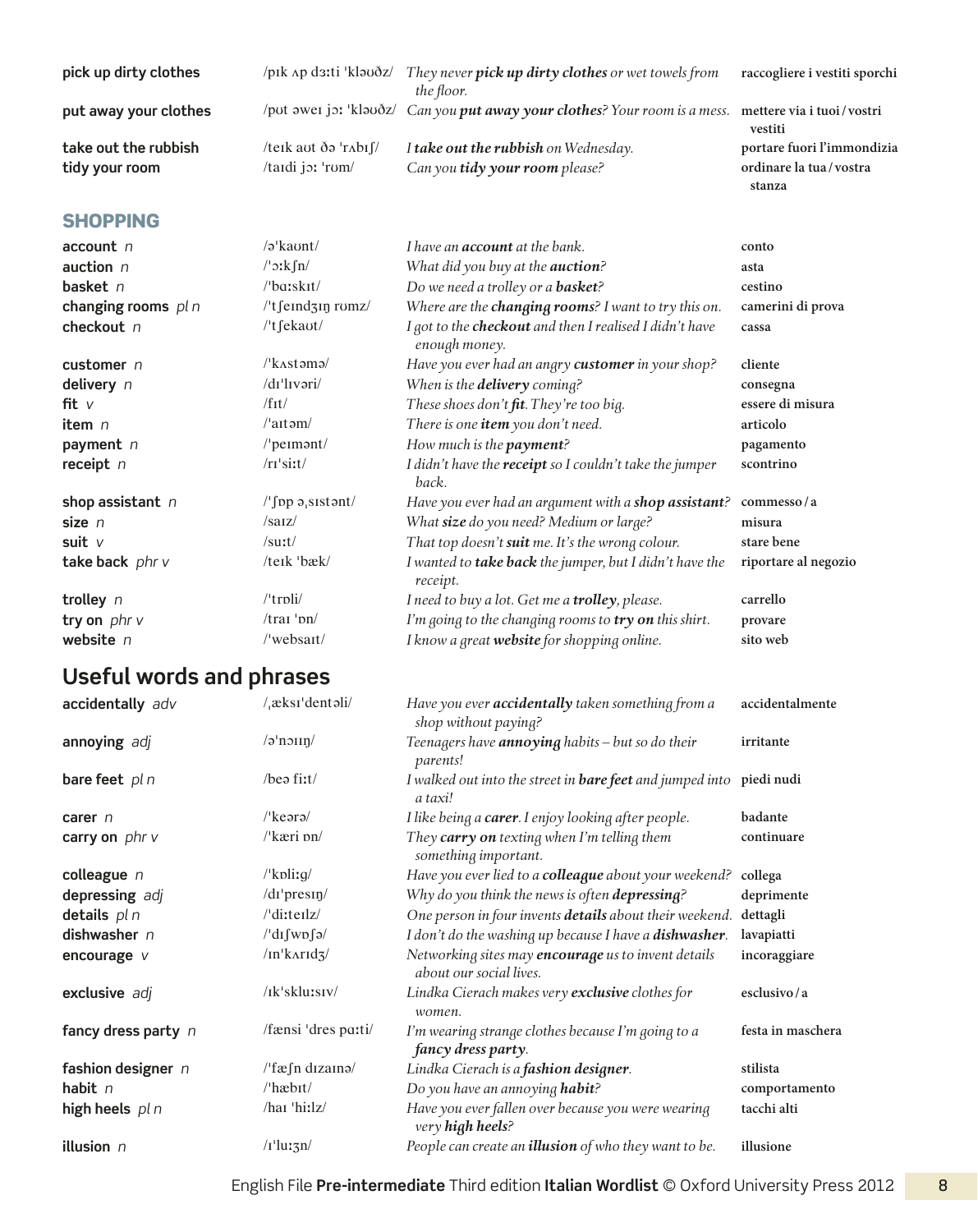| jealous adj           | $\frac{1}{d}$ dzeləs $\frac{1}{d}$ | Some people lie because they don't want to make their<br>friends jealous.  | geloso/a       |
|-----------------------|------------------------------------|----------------------------------------------------------------------------|----------------|
| massage $n$           | $\sqrt{\text{massa}}$              | Who gives their mother a massage?                                          | massaggio      |
| remote $n$            | $/rr'm$ <sup>2</sup>               | They always pick up the <b>remote</b> and change the<br>channel.           | telecomando    |
| reputation $n$        | $/$ , rep ju'ter $\int$ n/         | What <b>reputation</b> do teenagers have?                                  | reputazione    |
| situation $n$         | $/$ , sit fu'ei fn/                | Sometimes the situation is just boring.                                    | situazione     |
| social life $n$       | $\sqrt{3}$ saufl larf              | Have you ever invented details about your social life?                     | vita sociale   |
| social networking $n$ | $/s$ <sup>1</sup> netw3: $k$ In/   | Social networking sites make people spend more time<br>on the computer.    | social network |
| survey n              | $\sqrt{3}$ ssivei $\sqrt{2}$       | The survey has shown that $25\%$ of people have very<br>exciting weekends. | sondaggio      |
| tell the truth        | /tel ðə 'truː $\theta$ /           | Do you always <b>tell the truth</b> about what you did at the<br>weekend?  | dire la verità |
| wedding dress $n$     | /'wedin dres/                      | She designed Sarah Ferguson's wedding dress.                               | abito da sposa |
| . .                   |                                    |                                                                            |                |

| chic adj        | $/$ fiːk $/$                  | They are so chic, and their sense of colour is so natural<br>to them.          | chic                   |
|-----------------|-------------------------------|--------------------------------------------------------------------------------|------------------------|
| click v         | $/k$ l $\frac{1}{k}$          | <b>Click</b> on that button there.                                             | fare clic              |
| dyslexic adj    | $/dis$ <sup>'</sup> $leksik/$ | When I was at school I had problems reading because I<br>was <b>dyslexic</b> . | dislessico/a           |
| fashion sense n | $l$ fæ $\int$ n sens/         | She always dresses well – she has a really good fashion<br>sense.              | gusto per la moda      |
| kill v          | /knl/                         | Those shoes will <b>kill</b> your feet!                                        | rovinare               |
| price n         | /prars/                       | Did you get a good price?                                                      | prezzo                 |
| proceed v       | $/$ prə $\cdot$ siːd $/$      | Please proceed to passport control.                                            | procedere              |
| roll your eyes  | /raul joir 'aiz/              | Don't roll your eyes when I ask you to do something!                           | fare la faccia seccata |
| sewing n        | /ˈsəʊɪŋ/                      | The only things I enjoyed there were art and sewing.                           | cucito                 |
|                 |                               |                                                                                |                        |

## **File 5**

## **Vocabulary Banks**

#### Describing a town

| boring adj         | $\theta$ boirin/           | The new part of town is quite <b>boring</b> .                                       | noioso/a         |
|--------------------|----------------------------|-------------------------------------------------------------------------------------|------------------|
| castle $n$         | $\sqrt{k}$ arsl $\sqrt{k}$ | The castle is in the centre of the old town.                                        | castello         |
| cathedral n        | $/$ ka' $\theta$ i:dral/   | The cathedral is very popular with tourists.                                        | cattedrale       |
| church $n$         | $/t$ $\int$ 3ːt $\int$ /   | The <b>church</b> has beautiful colourful windows.                                  | chiesa           |
| clean adj          | /kliin/                    | The river is very clean and there are a lot of fish in it.                          | pulito/a         |
| crowded adj        | /'kraudid/                 | There were people everywhere. It was really crowded.                                | affollato/a      |
| dangerous adj      | /'deindzaras/              | It can be <b>dangerous</b> at night so walk with someone else.                      | pericoloso/a     |
| department store n | /di'pa:tmont sto:/         | You can find everything you want in the department                                  | grande magazzino |
|                    |                            | store.                                                                              |                  |
| empty adj          | $/$ 'empti $/$             | Many of the shops are <b>empty</b> . Nobody has any money.                          | vuoto/a          |
| exciting adj       | $/ik$ 'saitin/             | The city is <b>exciting</b> . There is so much to do.                               | stimolante       |
| interesting adj    | $/$ 'intrestin $/$         | The museum was very interesting. I want to go again.                                | interessante     |
| market $n$         | $\mu$ markit/              | The <b>market</b> sells great fresh fish.                                           | mercato          |
| modern adj         | $\mu$ mpdn $\mu$           | The building is very modern and everything else is old.<br>It looks strange.        | moderno/a        |
| mosque $n$         | /mpsk/                     | The <b>mosque</b> is the biggest in Europe.                                         | moschea          |
| museum $n$         | /mju'zi:am/                | I like the national <b>museum</b> the best. You learn so much<br>about the country. | museo            |
| noisy adj          | $/$ noizi $/$              | All the cars make it very noisy.                                                    | rumoroso/a       |
| old adj            | /əuld/                     | There are so many beautiful <b>old</b> buildings.                                   | vecchio/a        |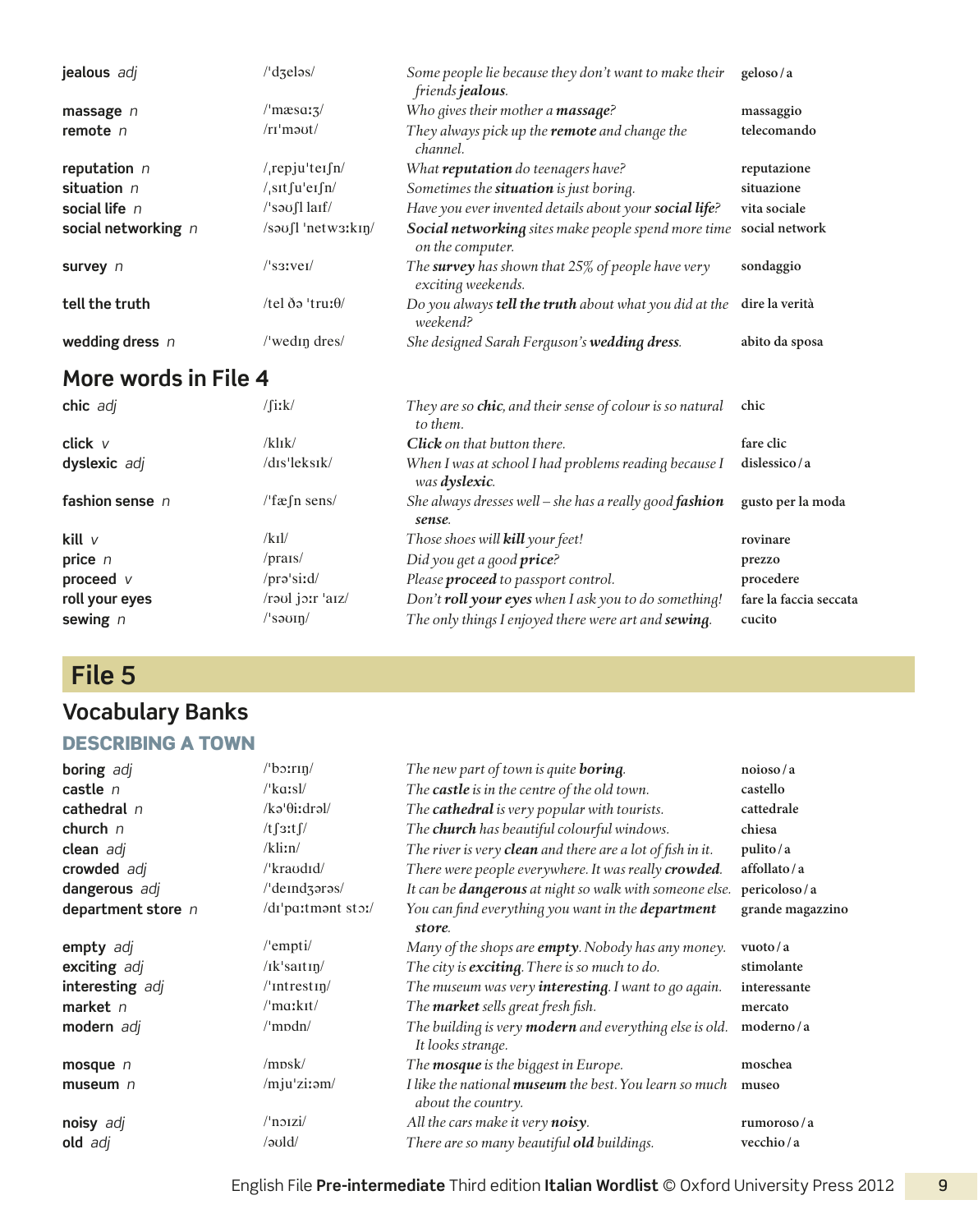| palace $n$          | $^{\prime}$ 'pæləs $^{\prime}$       | The royal family lived in the palace.               | palazzo            |
|---------------------|--------------------------------------|-----------------------------------------------------|--------------------|
| polluted adj        | $\pi$ -lu $\tau$ tid/                | The factories and cars make it very polluted.       | inquinato/a        |
| quiet adj           | $\frac{\mu_{\text{kwaist}}}{\sigma}$ | It's a small town and quite quiet.                  | tranquillo / a     |
| safe adj            | $/$ serf $/$                         | It's very safe. There is never any trouble.         | sicuro/ $a$        |
| shopping centre $n$ | $\sqrt{\pi}$ sento                   | The shopping centre has over 200 shops.             | centro commerciale |
| statue $n$          | /'stæt fuː/                          | There is a <b>statue</b> of the king in the square. | statua             |
| temple $n$          | $l$ 'templ $l$                       | The temple is visited by many religious tourists.   | tempio             |
| town hall $n$       | $/ta$ un 'h $\mathbf{1}/t$           | The local government meet in the town hall.         | municipio          |

| abbreviations pl n | $\sqrt{2}$ , britvi'es fnz $\sqrt{2}$             | <b>Abbreviations</b> , like BFN (bye for now), are becoming<br>more popular.                                 | abbreviazioni       |
|--------------------|---------------------------------------------------|--------------------------------------------------------------------------------------------------------------|---------------------|
| accident n         | /'æksidant/                                       | I hit another car and had a bad accident.                                                                    | incidente           |
| anxious adj        | $/$ 'æŋkſəs/                                      | If you drink too much coffee it can make you feel<br>anxious.                                                | ansioso/a           |
| average adj        | $/$ <sup>a</sup> $v$ <sup><math>/</math></sup>    | The average speed of cars in New York City is 15 km/h.                                                       | medio/a             |
| body n             | /'bpdi/                                           | Skin covers the outside of a person's body.                                                                  | corpo               |
| bones pl n         | /baunz/                                           | This vitamin is important for strong <b>bones</b> and a<br>healthy immune system.                            | ossa                |
| brain $n$          | $/$ brein $/$                                     | It seems that computer games stimulate the <b>brain</b> .                                                    | cervello            |
| characters pl n    | /'kærəktəz/                                       | Twitter only allows you to use 140 characters.                                                               | caratteri           |
| diet n             | $/$ 'darət $/$                                    | My diet is so unhealthy. I eat junk food all the time.                                                       | dieta               |
| feel frustrated    | /fiːl frʌ'streɪtɪd/                               | Do you feel frustrated when you're behind people who<br>are walking slowly?                                  | innervosirsi        |
| illnesses pl n     | $/$ 'Ilnəsiz $/$                                  | Drinking coffee may help to prevent some <i>illnesses</i> like malattie<br>diabetes and Parkinson's disease. |                     |
| immediately adj    | /i'mi:diatli/                                     | People feel frustrated when an internet page does not<br>open immediately.                                   | immediatamente      |
| immune system n    | /r'mju:n sistam/                                  | This vitamin is important for strong bones and a<br>healthy immune system.                                   | sistema immunitario |
| impatient adj      | /im'peifnt/                                       | People get very <i>impatient</i> because they think they're<br>wasting time.                                 | impaziente          |
| inhabitants pl n   | /in'hæbitants/                                    | Which city had the friendliest and most polite<br><i>inhabitants?</i>                                        | abitanti            |
| irritable adj      | /'Iritəbl/                                        | Do you get <b>irritable</b> if you sit for an hour without<br>doing anything?                                | irritabile          |
| lifestyle n        | $\frac{1}{\pi}$ anstarl $\frac{1}{\pi}$           | My lifestyle is too unhealthy. I need to exercise.                                                           | stile di vita       |
| on time            | /pn 'taim/                                        | We aren't going to arrive on time.                                                                           | in tempo            |
| patient adj        | $/$ 'peɪ $f$ nt/                                  | People aren't as patient as they were in the past.                                                           | paziente            |
| polite adj         | /pəˈlaɪt/                                         | Which city had the friendliest and most polite<br>inhabitants?                                               | gentile             |
| prevent v          | /pri/vent/                                        | Several studies show that drinking coffee helps to<br>prevent some illnesses.                                | prevenire           |
| save time          | /serv 'taim/                                      | These stories are for busy parents who need to save<br>time.                                                 | risparmiare tempo   |
| several det        | $/$ 'sevrəl $/$                                   | Several studies show that drinking coffee helps to<br>prevent some illnesses.                                | parecchi, diversi   |
| stimulate v        | /'stimjuleit/                                     | It seems that computer games stimulate the brain.                                                            | stimolare           |
| stories pl n       | $\sqrt{\frac{1}{3}}$ storriz $\sqrt{\frac{1}{3}}$ | These are shorter versions of traditional stories.                                                           | storie              |
| stressed adj       | /strest/                                          | We spend more time than ever sitting in our cars, feeling<br>stressed.                                       | stressato/a         |
| traditional adj    | /trəˈdɪʃənl/                                      | These are shorter versions of traditional stories.                                                           | tradizionale        |
| traffic $n$        | $/$ 'træfik $/$                                   | Our cars are faster, but the traffic is worse, so we drive<br>more slowly.                                   | traffico            |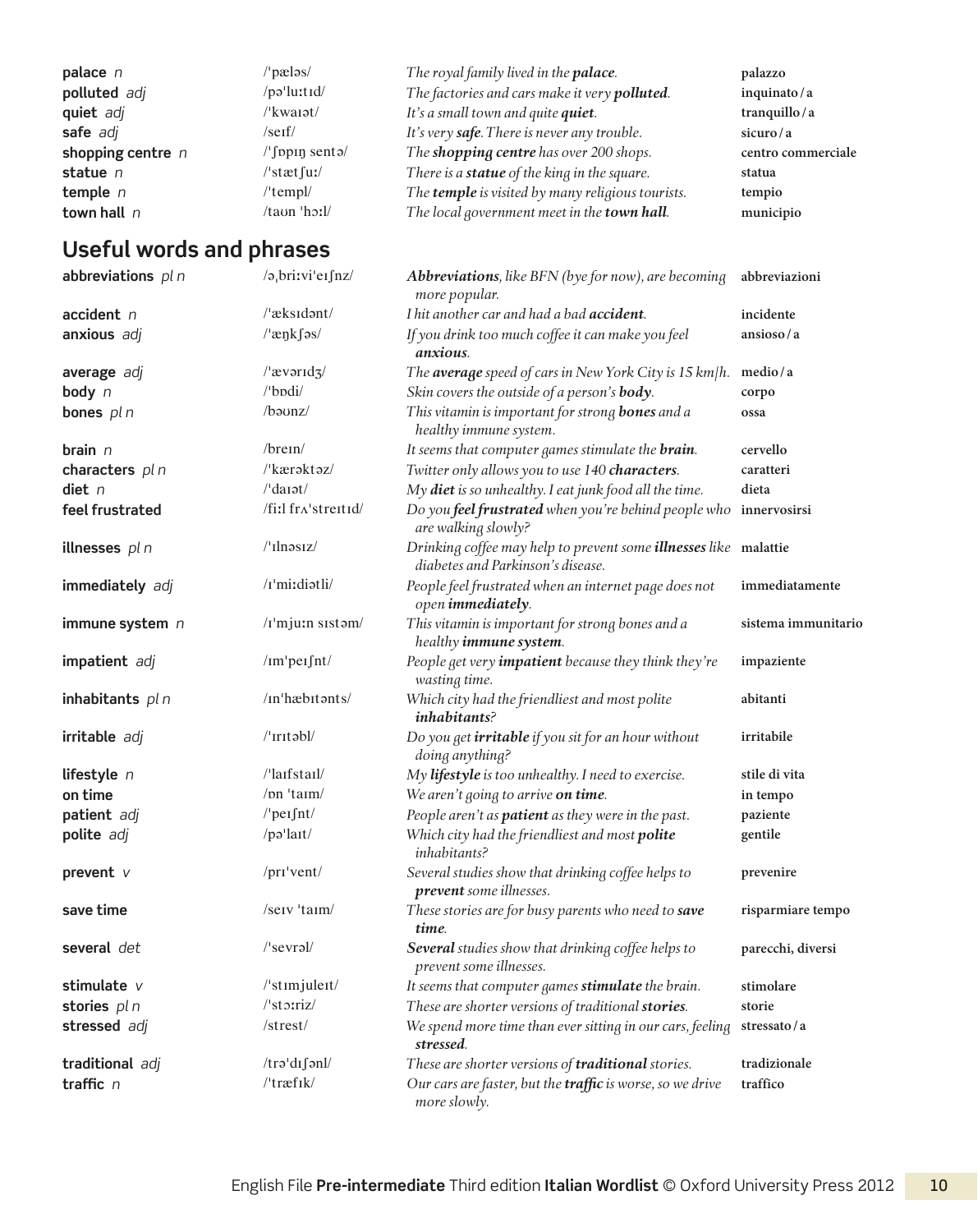| unwell adj  | /^n'wel/    | I feel <b>unwell</b> . I'm not going to work.              | indisposto/a   |
|-------------|-------------|------------------------------------------------------------|----------------|
| verdict $n$ | /ˈvɜːdɪkt/  | Do you agree with the travel survey's <b>verdict</b> that  | verdetto       |
|             |             | London has the best nightlife?                             |                |
| waste time  | weist taim/ | I don't watch much TV because I don't like to <b>waste</b> | sprecare tempo |
|             |             | time.                                                      |                |

| architecture <sub>n</sub> | /'aːkɪtekt ʃə/                      | Which city has the best <b>architecture</b> ?                                | architettura  |
|---------------------------|-------------------------------------|------------------------------------------------------------------------------|---------------|
| change $n$                | /t feind $\frac{1}{2}$              | If you are given too much change, do you tell the shop<br>assistant?         | resto         |
| continent $n$             | $\sqrt{k}$ pnt $\pi$ ant $\sqrt{k}$ | Think about your country or <b>continent</b> . Which cities<br>are the best? | continente    |
| culture $n$               | $/\kappa$ <sub>A</sub> lt fə $/$    | Europe's big cities offer travellers a huge variety of<br>culture.           | cultura       |
| frightening adj           | $\frac{1}{\tan \frac{\pi}{2}}$      | What's the most frightening film you've ever seen?                           | terrorizzante |
| generous adj              | /'dzenərəs/                         | Who's the most generous person in your family?                               | generoso/a    |
| keyring $n$               | $\frac{\text{N}}{\text{K}}$         | I bought a keyring of the Eiffel Tower as a souvenir.                        | portachiavi   |
| nightlife $n$             | $\theta$ naitlaif                   | London has the best public parks and the best nightlife.                     | vita notturna |
| scientific adj            | /saɪənˈtɪfɪk/                       | The tests were not very careful or scientific.                               | scientifico/a |
| sunscreen $n$             | /'sAnskritn/                        | You should wear sunscreen so you don't get burnt.                            | crema solare  |

## **File 6**

## **Vocabulary Banks**

#### Opposite verbs

| arrive $V$      | /əˈraɪv/                          | What time does the train <b>arrive</b> at the station?                    | arrivare                   |
|-----------------|-----------------------------------|---------------------------------------------------------------------------|----------------------------|
| <b>borrow</b> v | $l$ bpra $U$                      | Can I <b>borrow</b> some money? I'll pay you back<br>tomorrow.            | prendere in prestito       |
| break $V$       | $/$ breik $/$                     | How did you <b>break</b> your glasses?                                    | rompere                    |
| buy $V$         | /baI                              | I don't like renting. I want to buy a house.                              | comprare                   |
| catch $\nu$     | / $k$ æt $\int$ /                 | I need to <b>catch</b> the next train.                                    | prendere                   |
| fail $V$        | $/$ feil $/$                      | Did he fail the exam?                                                     | essere bocciato            |
| find $V$        | /faind/                           | Why can you never find your keys?                                         | trovare                    |
| finish $V$      | $/$ 'fini $\int$                  | I'll come back and <i>finish</i> the job tomorrow.                        | finire                     |
| forget $V$      | /fə'get/                          | Sorry, I always forget people's names.                                    | dimenticare                |
| get v           | /get/                             | Do you think you'll get a good job in the future?                         | avere                      |
| learn $V$       | $\sqrt{3}$ :n $\sqrt{2}$          | Are you going to learn a new language next year?                          | imparare                   |
| leave $V$       | $\frac{1}{\text{div}}$            | Please leave a message if I don't answer the phone.                       | lasciare                   |
| lend $V$        | $/$ lend $/$                      | Can you lend me five dollars?                                             | prestare, dare in prestito |
| lose v          | $\frac{\mathrm{d}u}{\mathrm{d}x}$ | They'll lose the match. They're terrible players.                         | perdere                    |
| mend $V$        | $/$ mend $/$                      | Can you mend my shirt? The button fell off.                               | aggiustare                 |
| miss $v$        | /mis/                             | Did we miss the train? When is the next one?                              | perdere                    |
| pass $V$        | $/_{\rm purs}/$                   | My parents will be so happy if $I$ pass the exam.                         | superare                   |
| pull v          | $\prime$ pul/                     | Push the door, don't pull it.                                             | tirare                     |
| push v          | $\frac{1}{\sqrt{2}}$              | Push the door, don't pull it.                                             | spingere                   |
| receive v       | /ri'sity/                         | Did you receive my email?                                                 | ricevere                   |
| remember $V$    | $/rr'$ membə $/$                  | Do you usually remember to give it back?                                  | ricordarsi                 |
| repair $V$      | /rr'pea/                          | I need to ask someone to repair my computer. It doesn't riparare<br>work. |                            |
| sell $V$        | /sel/                             | I want to sell my car and buy a new one.                                  | vendere                    |
| send v          | /send/                            | I need to send an email to John before the end of the<br>day.             | inviare                    |
| start $V$       | $/$ start $/$                     | What time does it <b>start</b> ?                                          | iniziare                   |
|                 |                                   |                                                                           |                            |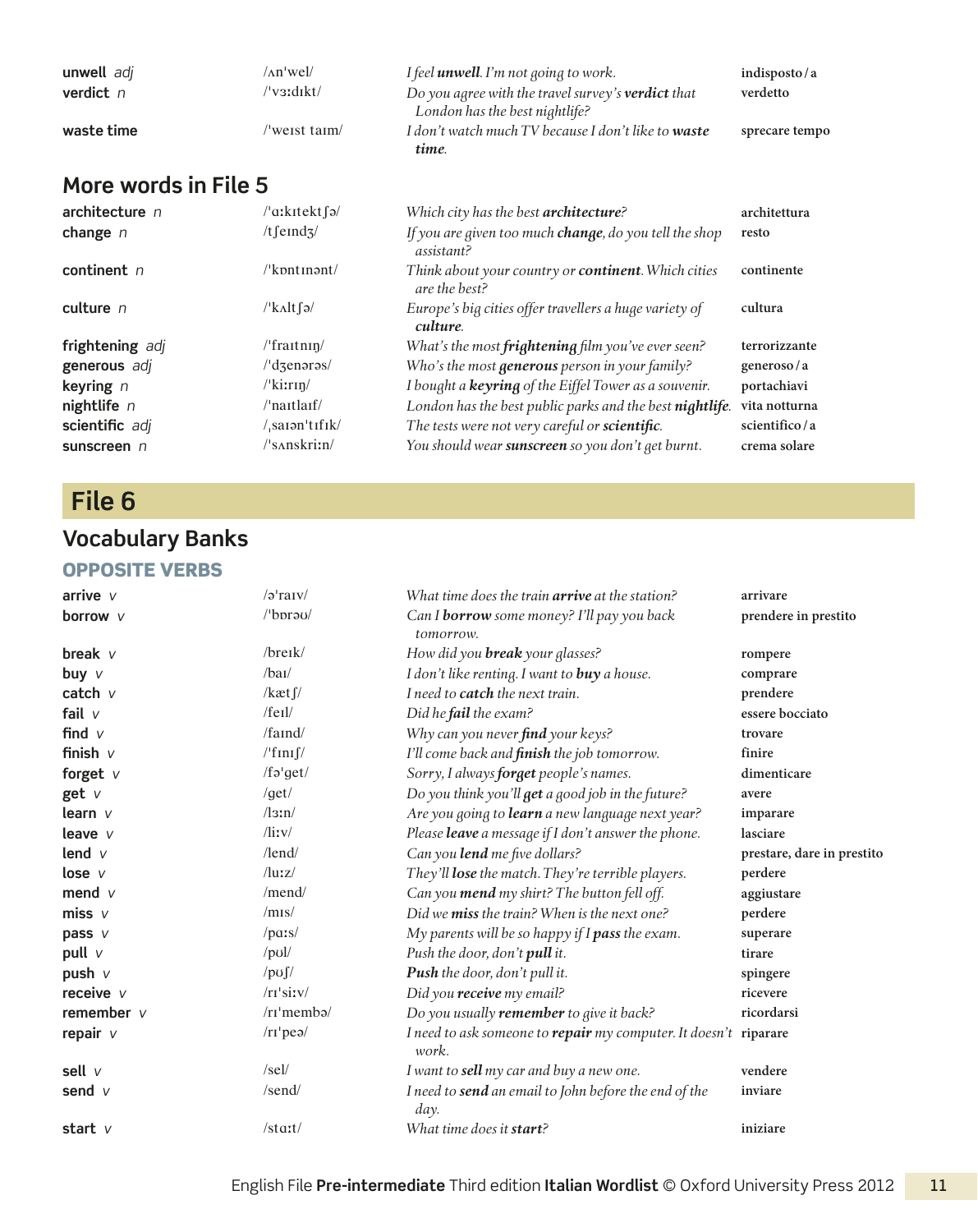| stop v           | $\sqrt{\sup}$            | Please <b>stop</b> making so much noise.                             | smettere  |
|------------------|--------------------------|----------------------------------------------------------------------|-----------|
| teach $v$        | $/t$ iːt $\int$          | I'm going to China to <b>teach</b> English.                          | insegnare |
| turn off $phr$ v | $/t \sin \theta$         | Turn off the light. I want to get some sleep.                        | spegnere  |
| turn on $phr$ v  | $/t \sin' \frac{\pi}{2}$ | Can you <b>turn on</b> the TV? There's something I want to<br>watch. | accendere |
| win $V$          | /wɪn/                    | <i>I hope we'll <b>win</b></i> this match.                           | vincere   |

| alarm clock n        | /ə'la:m klpk/                     | Were you sleeping when the alarm clock rang this<br>morning?                     | sveglia                          |
|----------------------|-----------------------------------|----------------------------------------------------------------------------------|----------------------------------|
| album n              | /'ælbəm/                          | He recently went to New Orleans to record an album<br>of 15 songs.               | album                            |
| constantly adv       | /'kpnstantli/                     | I am someone who is <b>constantly</b> expecting a plane to<br>drop on my head.   | costantemente                    |
| episode $n$          | /'episaud/                        | Which episode of House M.D. is your favourite?                                   | episodio                         |
| expect v             | /Ik'spekt/                        | If you're an optimist you expect good things to happen.                          | aspettarsi                       |
| get engaged          | /get m'geid3d/                    | They fell in love and decided to get engaged.                                    | fidanzarsi                       |
| impress v            | /im'pres/                         | I want to <i>impress</i> them and get the job.                                   | impressionare,<br>favorevolmente |
| interpretation $n$   | $/$ In <sub>i</sub> t3:pri'teifn/ | I read a book about the <i>interpretation</i> of dreams.                         | interpretazione                  |
| list n               | $\sqrt{list}$                     | Write the words in the list in the right columns.                                | elenco                           |
| long distance adj    | $/$ <sub>,lpn</sub> 'distons/     | The long distance relationship first cooled and then<br>ended.                   | a lunga distanza                 |
| optimist n           | /'pptimist/                       | Are you an <b>optimist</b> or a pessimist?                                       | ottimista                        |
| owl n                | /au                               | Were you frightened of the owl?                                                  | civetta                          |
| passionate adj       | /'pæfənət/                        | Laurie is a talented musician and is passionate about<br>the blues.              | appassionato/a                   |
| patient n            | $/$ 'peɪ $f$ nt/                  | You're going to listen to a psychoanalyst talking to a<br>patient.               | paziente                         |
| pessimist n          | /'pesimist/                       | Dr House, from the hit TV series House M.D., is famous<br>for being a pessimist. | pessimista                       |
| psychoanalyst n      | /saikau'ænalist/                  | You're going to listen to a psychoanalyst talking to a<br>patient.               | psicanalista                     |
| record $\nu$         | /re'kord/                         | He recently went to New Orleans to record an album<br>of 15 songs.               | registrare                       |
| series n             | $/$ siariz $/$                    | Even after seven series of House M.D. he still feels<br>pessimistic about it.    | serie                            |
| strangers pl n       | /'streind3əz/                     | Complete strangers come up to him in the street and<br>say 'Cheer up, mate!'     | estranei                         |
| success n            | /səkˈses/                         | Laurie never thought that House M.D. was going to be<br>a success.               | successo                         |
| talented adj         | /'tæləntid/                       | Like Dr House, Laurie is also a talented musician.                               | di talento                       |
| towel $n$            | $l$ 'tauəl/                       | Can I borrow a towel for the shower?                                             | asciugamano                      |
| More words in File 6 |                                   |                                                                                  |                                  |

#### **Definitely (not).** /ˈdefɪnətli (nɒt)/ *Do you want to go out tonight? ~ Definitely. I'm so bored!* **Certamente (no).** *I* **doubt it.** *If I Is it open?* - *<i>I doubt it. It's very late.* Non credo. **previous** *adj adj adj adj /'priiviss/ Do you want to go back to the <i>previous version?* precedente **Probably (not).** //probabli (not)/ *I don't think so. Probably not.* Probabilmente (no). **version** *n* /ˈvɜːʒn/ *Do you want to go back to the previous version?* **versione**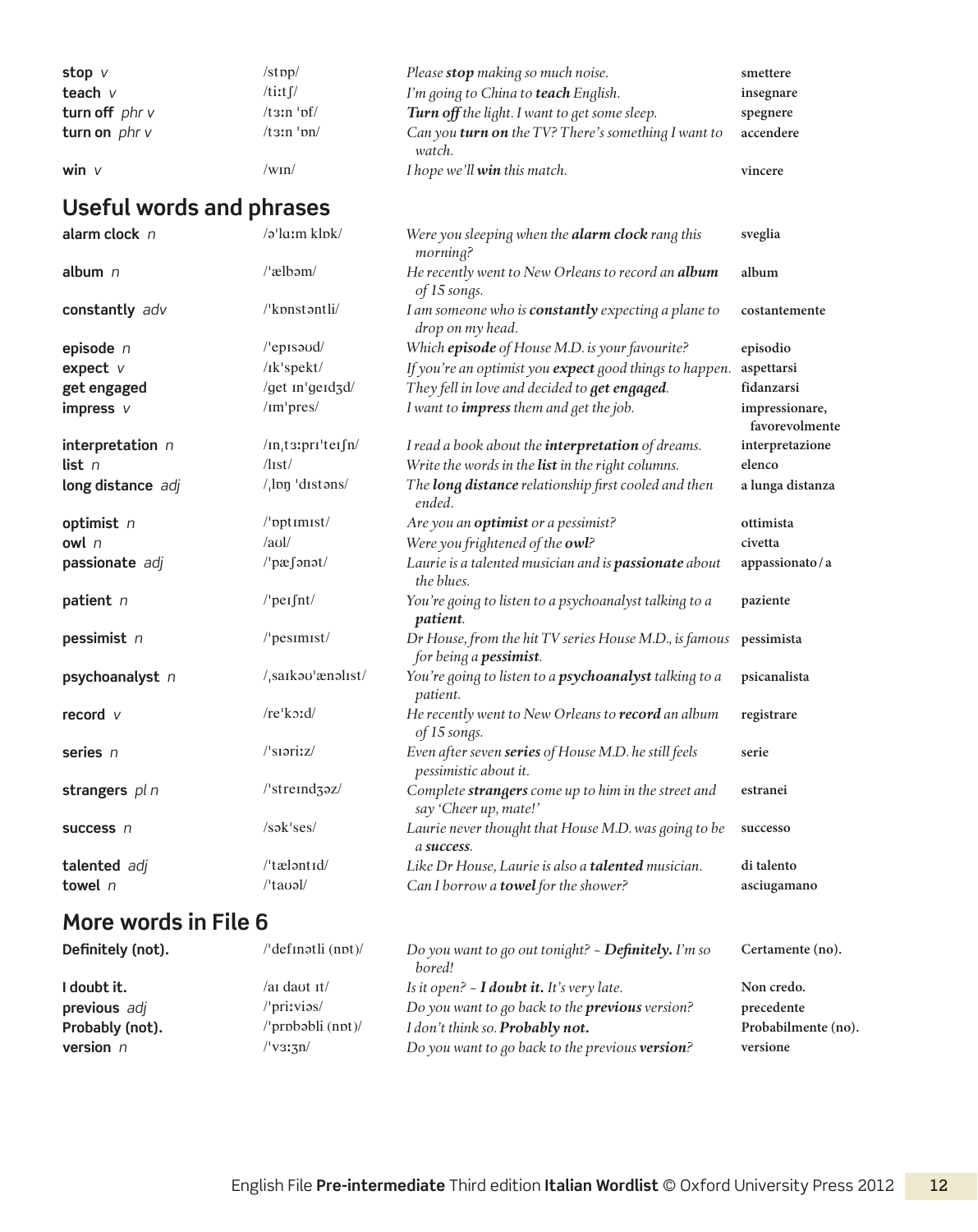## **File 7**

### **Vocabulary Banks**

#### **VERB FORMS**

| (don't) mind doing  | $/($ daunt $)$ maind<br>'du:In/   | I don't mind doing the cooking but I hate washing up.                     | (non) dispiacere                  |
|---------------------|-----------------------------------|---------------------------------------------------------------------------|-----------------------------------|
| decide to go        | /dɪ'saɪd tə 'gəu/                 | Where did you decide to go on holiday?                                    | decidere di andare                |
| enjoy reading       | /ind301 'ri:din/                  | I enjoy reading. I read a book a week.                                    | amare la lettura                  |
| feel like cooking   | /fiːl laɪk 'kʊkɪŋ/                | I feel like cooking fish tonight.                                         | aver voglia di cucinare           |
| finish tidying      | /finif 'taidin/                   | Can you finish tidying your room?                                         | finire di ordinare                |
| forget to turn off  | /fa'get ta ta:n 'pf/              | Don't forget to turn off the light.                                       | dimenticare di spegnere           |
| go on working       | /gau pn 'w3:kin/                  | I'm tired. I don't know how long I can go on working.                     | continuare a lavorare             |
| hate being          | /heit 'bi:in/                     | I hate being old. I want to be young again.                               | odiare essere                     |
| hope to see         | /houp to 'siː/                    | I hope to see you at the weekend.                                         | sperare di vedere                 |
| learn to drive      | $\lambda$ sin tə 'draiv $\lambda$ | I want to learn to drive. I hate walking!                                 | imparare a guidare                |
| like having         | $\frac{1}{\sqrt{2}}$ havin        | I like having my dog. He's so friendly.                                   | essere contento / a di avere      |
| love getting up     | $/\text{lav}$ 'getin $\text{Ap}/$ | I love getting up early and doing as much as possible.                    | piacere alzarsi                   |
| need to go          | /niːd tə 'gəu/                    | I need to go to the shop. We haven't got any milk.                        | dover andare                      |
| offer to help       | /'pfa ta 'help/                   | The shop assistant was not friendly, and didn't offer to<br>help.         | offrire il proprio aiuto          |
| plan to get married | /plæn to get 'mærid/              | We plan to get married next year.                                         | avere in programma di<br>sposarsi |
| pretend to be ill   | /pri <sup>tend</sup> to bi 'Il/   | Did you ever pretend to be ill so you didn't have to go<br>to school?     | fingere di essere malato/a        |
| promise to pay      | /'promis to 'pei/                 | I promise to pay you back later.                                          | impegnarsi a pagare               |
| remember to bring   | /rɪ'membə tə 'brɪŋ/               | <b>Remember to bring</b> your laptop. The computer is<br>broken.          | ricordarsi di portare             |
| spend time talking  | /spend taim 'to:kin/              | My family live far away, so I spend time talking to<br>them on the phone. | passare il tempo a parlare        |
| start raining       | /start 'reinin                    | When did it start raining?                                                | cominciare a piovere              |
| start to rain       | /start to 'rein/                  | When did it start to rain? It's so wet out there.                         | cominciare a piovere              |
| stop making         | /stpp 'merkin                     | Stop making so much noise!                                                | smettere di fare                  |
| try to get          | /traito 'get/                     | I'll try to get it but there might not be any left.                       | provare a prendere                |
| want to catch       | /wont to 'kæt f/                  | I want to catch the 12.30 train.                                          | voler prendere                    |
| would like to buy   | /wad laik ta 'bai/                | I would like to buy a car but I don't have the money.                     | vorrei comprare                   |

| ambitions $pln$      | $/$ æm $\ln$ fnz $/$        | Her parents will want to know about your <b>ambitions</b> .                   | aspirazioni           |
|----------------------|-----------------------------|-------------------------------------------------------------------------------|-----------------------|
| breathe $V$          | $/$ britð/                  | If you want to sing well you need to learn to <b>breathe</b><br>correctly.    | respirare             |
| controversial adj    | $\lambda$ kpntrə'v31fl/     | Don't talk about <b>controversial</b> subjects like religion<br>and politics. | controverso/a         |
| engine $n$           | $/$ endzin $/$              | The <b>engine</b> on my car doesn't work. I need a new car.                   | motore                |
| firmly adv           | $/$ f $3$ :mli $/$          | When they greet you at the door shake the father's hand con forza<br>firmly.  |                       |
| full moon $n$        | /ˌfʊl ˈmuːn/                | Happiness is kissing someone you love at night under a<br>full moon.          | luna piena            |
| good for your health | /god for jor hel $\theta$ / | Singing is good for your health.                                              | fare bene alla salute |
| greet v              | /griːt/                     | When they greet you at the door shake the father's<br>hand firmly.            | accogliere, ricevere  |
| magical adj          | $\mu$ mædzikl/              | There's something <b>magical</b> about making something<br>from nothing.      | magico/a              |
| necessary adj        | /'nesəsəri/                 | It isn't necessary to read but it helps.                                      | necessario / a        |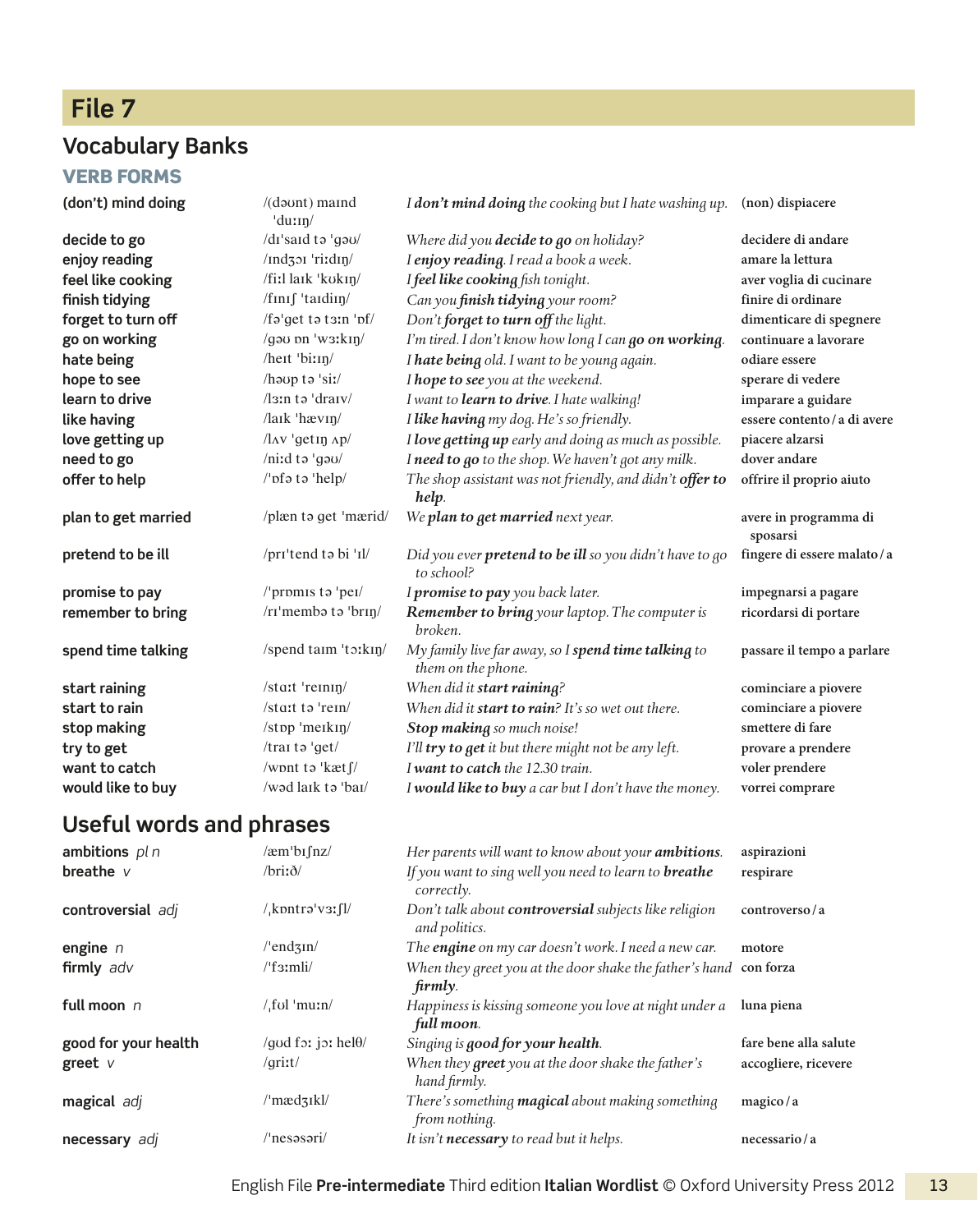| notice $n$     | $/$ n <sub>autis</sub> $/$ | What does that <b>notice</b> mean?                                                  | avviso            |
|----------------|----------------------------|-------------------------------------------------------------------------------------|-------------------|
| obligatory adj | $\alpha$ bligətri $\alpha$ | It isn't <b>obligatory</b> to stay. Let's go home.                                  | obbligatorio/a    |
| opinion $n$    | $\sqrt{2}$ pinjan/         | If they ask you for your <b>opinion</b> , be honest.                                | opinione          |
| permitted adj  | $\pi$ /pə $\mu$ turid/     | It isn't <b>permitted</b> . It's against the rules.                                 | permesso/a        |
| punctual adj   | $/$ p $\Lambda$ nkt fuəl/  | It's very important to be <b>punctual</b> at a first meeting.                       | puntuale          |
| read music     | /riːd 'mjuːzɪk/            | You need to know how to <b>read music</b> to be able to sing<br>well.               | leggere la musica |
| revise $V$     | $\pi$ 'vaiz                | I need to revise for my exam.                                                       | ripassare         |
| rhythm $n$     | $/$ rıðəm $/$              | I love the rhythm of the music.                                                     | ritmo             |
| service $n$    | $\sqrt{331V}$              | The <b>service</b> here is excellent.                                               | servizio          |
| stay friends   | /ster frendz/              | Do you think it is difficult to stay friends with an ex-<br>boyfriend?              | restare amici     |
| survive v      | /sə'varv/                  | Then I had to do some tests to see if I could survive in<br>different situations.   | farcela           |
| tactic n       | /'tæktik/                  | Asking them what your partner was like as a child is a<br>brilliant <b>tactic</b> . | tattica           |
| weak adj       | $/$ wiːk $/$               | No father likes a weak handshake!                                                   | debole            |

| incredibly adv | /in'kredəbli/             | It's an <b>incredibly</b> difficult language to learn. | incredibilmente |
|----------------|---------------------------|--------------------------------------------------------|-----------------|
| intensive adj  | $/$ In'tensiy             | I did a one-month <i>intensive</i> course in Spanish.  | intensivo/a     |
| phrasebook $n$ | $\theta$ freiz bok/       | You mustn't use a dictionary or <b>phrasebook</b> .    | frasario        |
| subtitles pl n | /'sʌbtaɪtlz/              | Do you enjoy films with subtitles?                     | sottotitoli     |
| use your hands | $/$ ju: $z$ jo: hændz $/$ | You mustn't <b>use your hands</b> or mime.             | usare le mani   |

## **File 8**

## **Vocabulary Banks**

#### **GET**

| get a job        | /get $\sigma$ 'd $\sigma$ b/       | I want to <b>get a job</b> when I finish school.                     | trovare un lavoro           |
|------------------|------------------------------------|----------------------------------------------------------------------|-----------------------------|
| get a message    | /get $\sigma$ 'mesid $\frac{1}{2}$ | Did you get a message from him?                                      | ricevere un messaggio       |
| get a newspaper  | /get a 'njurzperpa/                | I went to get a newspaper this morning.                              | comprare un giornale        |
| get a present    | /get a 'preznt/                    | I need to get a present for my mum. It's her birthday<br>next week.  | comprare un regalo          |
| get a ticket     | /get $\sigma$ 'tikit/              | You need to get a ticket before you get on the bus.                  | comprare il biglietto       |
| get an email     | /get an 'i:meil/                   | I get an email from my mum every week.                               | ricevere un'e-mail          |
| get angry        | /get 'ængri/                       | I try not to <b>get angry</b> but it happens.                        | arrabbiarsi                 |
| get better       | /get 'beta/                        | I hope I get better next week. I want to go back to<br>work.         | stare meglio                |
| get colder       | /get 'kaulda/                      | Is it going to get colder next week?                                 | fare più freddo             |
| get divorced     | /get di'voist/                     | Why did you <b>get divorced</b> ? ~ I didn't get on with my<br>wife. | divorziare                  |
| get fit          | /get 'fit/                         | I want to get fit. I'm so fat.                                       | tenersi in forma            |
| get home         | /get 'h $a$ om/                    | I get home at 5.00 p.m. most days.                                   | arrivare a casa             |
| get lost         | /get 'lpst/                        | We get lost every time you drive!                                    | perdersi                    |
| get married      | /get 'mærid/                       | We are going to get married next year.                               | sposarsi                    |
| get nervous      | /get 'n3Ivas/                      | I get nervous before tests.                                          | diventare nervoso/a         |
| get on well with | /get pn 'wel wið/                  | I get on well with my wife's parents.                                | andare molto d'accordo con  |
| get to school    | /get to 'skuːl/                    | I get to school at 8.00 a.m. every morning.                          | arrivare a scuola           |
| get to work      | /get to 'w3ːk/                     | I get to work at 9.00 a.m. every morning.                            | arrivare al lavoro          |
| get up phr v     | /get 'Ap/                          | What time do you get up in the morning?                              | alzarsi                     |
| get worse        | /get 'was/                         | Why did my mark <b>get worse</b> ?                                   | $\operatorname{peggiorare}$ |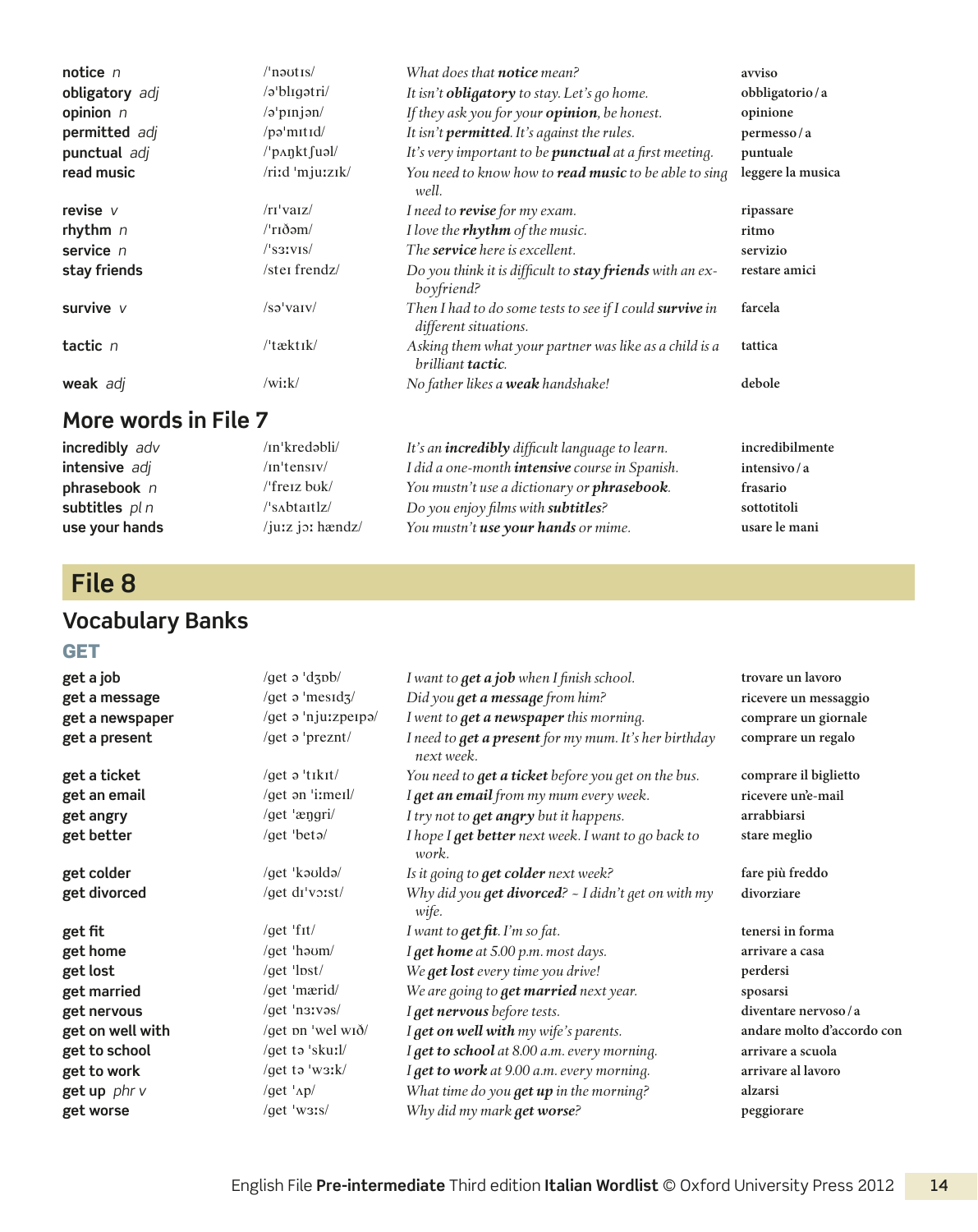#### Confusing verbs

| borrow money from<br>somebody                                | /bprau 'mani frpm<br>sambadi/                                                  | I'll need to <b>borrow money from</b> my parents. I don't<br>have enough.        | prendere soldi a prestito<br>da                                        |
|--------------------------------------------------------------|--------------------------------------------------------------------------------|----------------------------------------------------------------------------------|------------------------------------------------------------------------|
| bring your dictionary /<br>something back from<br>holiday    | /brin joi 'dikfanri/<br>'s <i>Amθin</i> bæk from<br>'hpladei/                  | Bring your dictionary to class next week, please.                                | portare il dizionario/<br>qualcosa dalla vacanza                       |
| carry a bag/a baby                                           |                                                                                | /kæri $\sigma$ 'bæg / $\sigma$ 'beibi/ I carry a bag to work every day.          | portare una borsa/in<br>braccio un bambino                             |
| earn a salary / money                                        | /3In a 'sælari/'m^ni/                                                          | She's a student but she has a part-time job to earn<br>money.                    | percepire lo stipendio/<br>guadagnare soldi                            |
| find your glasses / a job                                    | /faind joi 'glaisiz/<br>$\sigma$ 'dzpb/                                        | I hope I'll find a job soon.                                                     | trovare gli occhiali/un<br>lavoro                                      |
| hope that something<br>good will happen / to do<br>something | /haup dæt 'sAmθIn<br>gud wil 'hæpən/tə<br>$d\vartheta$ 's $\Delta m\theta$ in/ | This year has been terrible. I hope that something<br>good will happen soon.     | sperare che succeda<br>qualcosa di buono / di fare<br>qualcosa         |
| know somebody well/<br>something                             | /nau sambadi 'wel/<br>$'s\land m\theta \eta/$                                  | I know something about her that is quite surprising.                             | conoscere bene qualcuno/<br>qualcosa                                   |
| lend money to somebody                                       | /lend 'mani ta<br>sambədi/                                                     | I always lend money to you and you never give it back. prestare soldi a          |                                                                        |
| look at a photo / your watch                                 | /luk at a 'fautau/jor<br>$^{\prime}$ wpt $\int$ /                              | Look at your watch. We're going to be late!                                      | guardare una foto/<br>l'orologio                                       |
| look for your glasses / a job                                | /luk for jor 'glarsız/<br>$\sigma$ 'dzpb/                                      | Shall I help you look for your glasses?                                          | cercare gli occhiali/un<br>lavoro                                      |
| look happy / about 25 years<br>old                           | /luk 'hæpi/abaut<br>twenti farv j3:z<br>'əvld/                                 | You don't look 30. You look about 25 years old.                                  | sembrare felice/un<br>venticinquenne                                   |
| look like your mother / a<br>model                           | /luk laik joi 'mada/<br>a 'mpdl/                                               | You look like your mother, not your father.                                      | assomigliare alla madre/<br>sembrare un/una<br>modello/a               |
| lose your glasses / a match                                  | /luːz jɔː 'glaːsɪz/ə<br>'mæt f/                                                | What's the matter? Did you lose your glasses?                                    | perdere gli occhiali/un<br>orologio                                    |
| meet somebody for the first<br>time/at 11 o'clock            | /mi:t sambadi fo:<br>də faist 'taim/ət<br>r'levn ə 'klok/                      | Let's meet at 11 o'clock outside the school.                                     | incontrare qualcuno per la<br>prima volta / alle 11                    |
| miss the bus / a class                                       |                                                                                | /mis ðə 'bas / ə 'klais/ We're a bit late. Did we miss the bus?                  | perdere l'autobus / un corso                                           |
| say something to<br>somebody / sorry / hello                 | /ser 's $\Delta m\theta$ ing tə<br>sambadi/'spri/<br>hə'ləu/                   | Say hello to Colin for me.                                                       | dire qualcosa a qualcuno/<br>scusi/ciao                                |
| take an umbrella / your<br>children to school                | 't∫Ildrən tə skuːl/                                                            | /teik an Am'brela/jo: You should take an umbrella because it's going to<br>rain. | prendere l'ombrello / portare<br>i bambini a scuola                    |
| tell somebody something/<br>a lie / a joke                   | /tel sambadi 'sam $\theta$ in<br>/ə 'laı/ə 'dʒəʊk/                             | Do you think it's ever OK to tell a lie?                                         | dire qualcosa a qualcuno/<br>una bugia / raccontare una<br>barzelletta |
| wait for a bus / for a long<br>time                          | a lon 'taim/                                                                   | /weit foir $\theta$ 'bas/foir I'm going to wait for a bus. It's too far to walk. | aspettare l'autobus / a lungo                                          |
| watch TV / a match                                           | /wptf tir 'vir/<br>$\partial$ 'mæt $\int$ /                                    | Let's watch TV. There's a good movie on.                                         | guardare la TV/una gara                                                |
| wear clothes/jewellery                                       | /wea 'klauðz/<br>'dzurəlri/                                                    | I'm not allowed to wear jewellery to work.                                       | indossare abiti/gioielli                                               |
| win a prize / a match /<br>a medal                           | /win a 'praiz/a<br>'mæt $\int$ / $\sigma$ 'medl/                               | Do you win a prize or is it just for fun?                                        | vincere un premio/una<br>gara/una medaglia                             |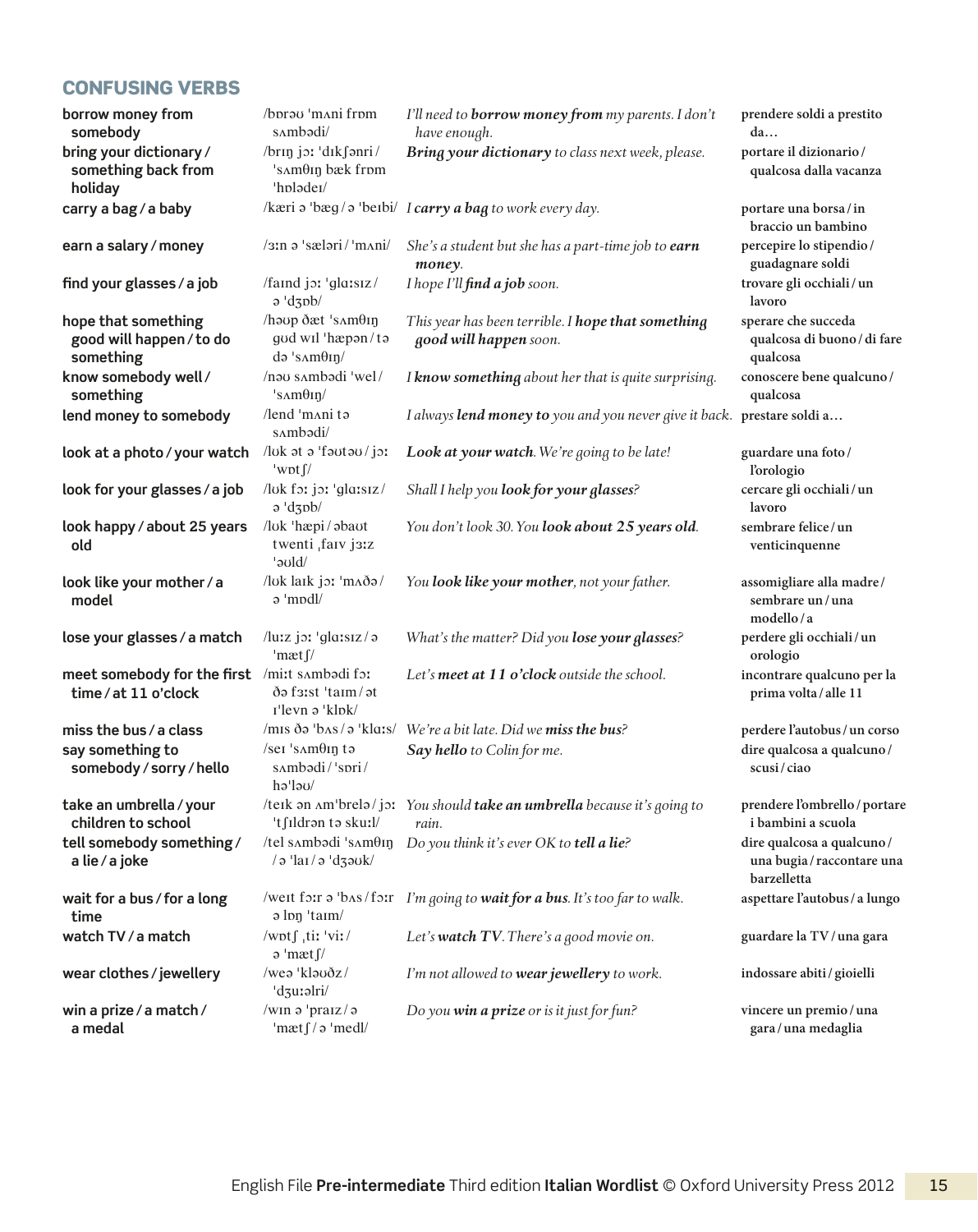| advantage n              | /əd'va:ntıd3/                      | The advantage of not having a car is that it saves a lot<br>of money.                                       | vantaggio                         |
|--------------------------|------------------------------------|-------------------------------------------------------------------------------------------------------------|-----------------------------------|
| avoid $\nu$              | $\sqrt{a}$ void                    | This seems an easy one $-go$ , but try to <b>avoid</b> her where evitare<br>possible.                       |                                   |
| blizzard n               | /'blɪzəd/                          | A <b>blizzard</b> is a very bad storm with snow and strong<br>winds.                                        | bufera di neve                    |
| calmly adv               | /'kaːmli/                          | 'Do you think for one moment,' she said calmly, 'that I<br>could come to your home while Héloise is there?' | con calma                         |
| century n                | $/$ 'sent fəri $/$                 | In what century do you think the story takes place?                                                         | secolo                            |
| change your mind         | /tfeind3 jo: maind/                | If you start planning for the big day, it will make things<br>worse if you then change your mind.           | cambiare idea                     |
| circumstances pl n       | /'s3:kamstænsiz/                   | Are there any circumstances in which you think it's<br>OK to tell a lie?                                    | circostanze                       |
| completely adv           | /kəm'pli:tli/                      | I can trust you completely.                                                                                 | completamente                     |
| cyclone n                | /'saiklaun/                        | A cyclone is a very strong wind that moves in a circle.                                                     | ciclone                           |
| deeply in love           | /'dirpli In lAV/                   | I am deeply in love with her, but is this too soon?                                                         | profondamente<br>innamorato/a     |
| detective n              | /di'tektiv/                        | A detective helps to solve crimes.                                                                          | investigatore                     |
| difficult to get on with | /'dıfıkalt ta get 'pn<br>wið/      | I find her sister really difficult to get on with.                                                          | difficile andare d'accordo<br>con |
| dreamily adv             | /'dri:mɪli/                        | The girl looked out the window dreamily.                                                                    | con aria trasognata               |
| drunk adj                | $/dr$ $\Delta$ n $k$ /             | He had too much wine and was <b>drunk</b> .                                                                 | ubriaco/a                         |
| earthquake $n$           | $/$ <sub>3</sub> : $\theta$ kwerk/ | What were they doing when the earthquake struck?                                                            | terremoto                         |
| flood n                  | $/f$ $\Lambda$ d $/$               | A flood is when there is too much water in a river and it esondazione<br>comes onto the streets or fields.  |                                   |
| forest fire n            | /fprist 'faia/                     | A forest fire is a big fire which can destroy many trees<br>and houses.                                     | incendio forestale                |
| go for it                | /'gou forr It/                     | You clearly love this girl and I think you should go<br>for it.                                             | buttarsi                          |
| have second thoughts     | /hæv sekand 'θoːts/                | It's normal to have second thoughts about the big<br>decisions we make.                                     | avere dei ripensamenti            |
| impulse $n$              | $l'$ Imp $\Lambda$ ls/             | It was an <i>impulse</i> , but now I'm having second thoughts. impulso                                      |                                   |
| it's worth               | /its 'w3: $\theta$ /               | In my opinion, I don't think it's worth making<br>problems at work.                                         | valere la pena                    |
| keep in touch            | /kiip in 'tats                     | You can always keep in touch with colleagues on your<br>phone.                                              | tenersi in contatto               |
| masterfully adv          | /'maːstəfəli/                      | 'Vivienne,' said Hartley, masterfully. 'You must be<br>mine.'                                               | con tono autoritario              |
| monsoon n                | $/$ mpn $'s$ u:n $/$               | A monsoon is when it rains very heavily for three<br>months or more.                                        | monsone                           |
| once in a lifetime       | /wans in a 'laiftaim/              | Maybe this is a once in a lifetime moment for her.                                                          | unico / a e irripetibile          |
| risk v                   | $/r$ <sub>IS</sub> $k/$            | Should I go, and risk having arguments all the time?                                                        | rischiare                         |
| scream v                 | /skri:m/                           | You scream like a baby.                                                                                     | urlare                            |
| separate adj             | $/$ 'seprat/                       | Should I suggest separate holidays this year?                                                               | separato/a                        |
| storm n                  | $\sqrt{\text{st}}\text{cm}$        | A blizzard is a very bad storm with snow and strong<br>winds.                                               | tempesta                          |
| suburbs $pln$            | $\sqrt{\sinh2bz}$                  | I don't live in the city centre $-I$ live in the suburbs.                                                   | sobborghi                         |
| suggest $V$              | /sə'dzest/                         | Should I suggest separate holidays this year?                                                               | suggerire                         |
| suspicious adj           | /sə'spıfəs/                        | Hartley was suspicious that Vivienne loved another<br>man.                                                  | sospettoso/a                      |
| tram $n$                 | $/$ træm $/$                       | Then he left the office and took a tram to Broadway.                                                        | tram                              |
| trust $\vee$             | /trast/                            | He's very honest, and I completely trust him.                                                               | avere fiducia                     |
| tsunami n                | /suːˈnɑːmi/                        | A tsunami is a very large wave in the sea.                                                                  | tsunami                           |
| whisper $v$              | /'wispa/                           | Whisper the answer to me, so no one can hear.                                                               | dire sottovoce                    |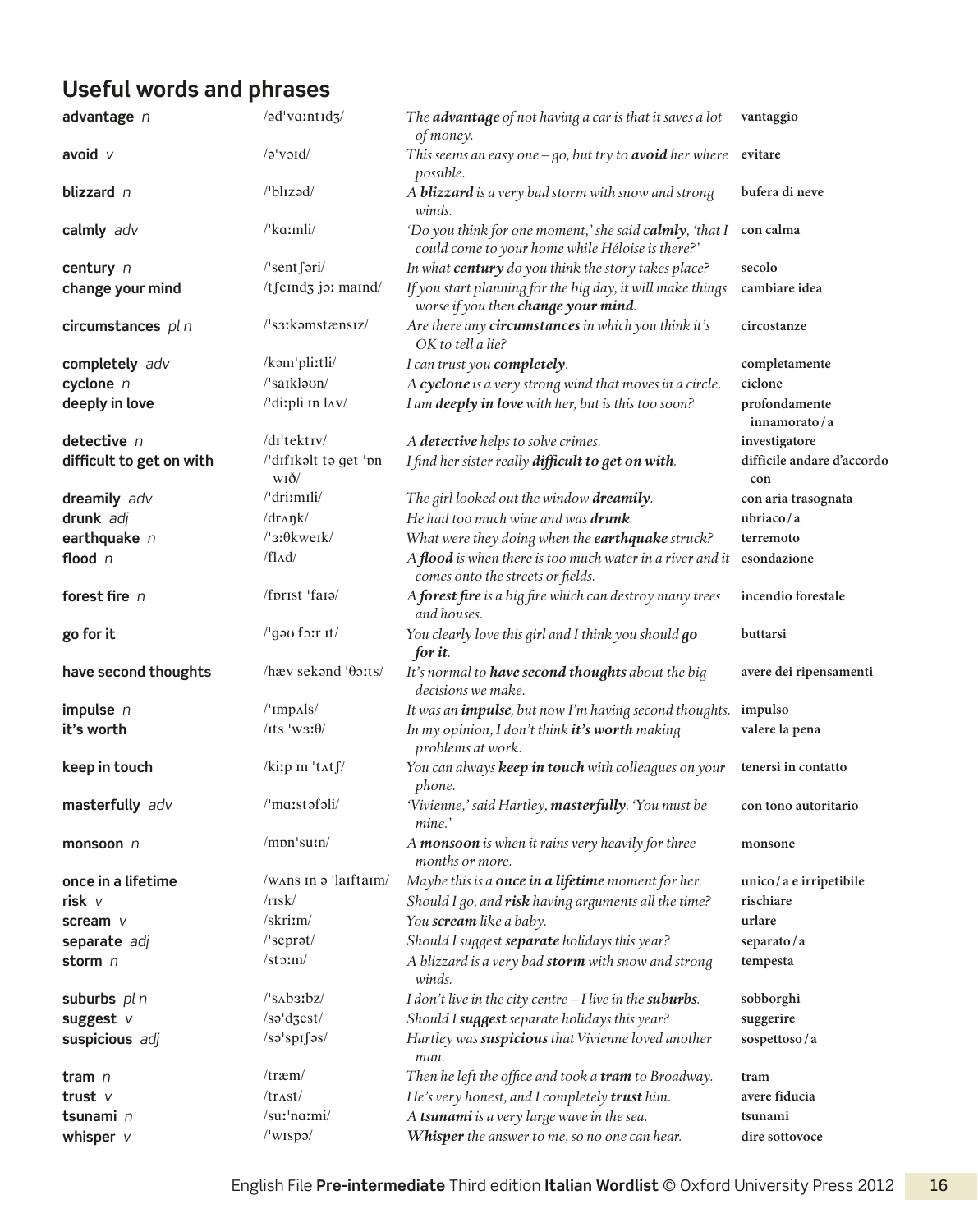| angrily adv     | /'ængrəli/               | They answered the phone angrily.                                                     | stizzosamente |
|-----------------|--------------------------|--------------------------------------------------------------------------------------|---------------|
| desperate adj   | /'desparat/              | I'm desperate. Should I phone her now and tell her?<br>What should I do?             | disperato/a   |
| feature n       | /'fiːt∫ə/                | Read three problems from a weekly feature in a British rubrica<br>newspaper.         |               |
| get advice      | /get ad'vais/            | Send us your problem and you will get advice from our ricevere consiglio<br>readers. |               |
| ground $n$      | $\gamma$ qraund $\gamma$ | An earthquake is when the <b>ground</b> suddenly shakes<br>very strongly.            | terreno       |
| helpline $n$    | $/$ helplain $/$         | If you call a telephone helpline, you will have to wait a<br>long time.              | helpline      |
| honeymoon $n$   | $/$ h $\land$ nimu:n $/$ | The Swedish couple went on a three month world trip<br>for their <b>honeymoon</b> .  | luna di miele |
| hyperactive adj | $/$ haipər'æktiv $/$     | There will be a <b>hyperactive</b> five-year-old in the seat<br>behind you.          | iperattivo/a  |
| lazily adv      | $/$ leizili $/$          | They got up lazily.                                                                  | pigramente    |
| marathon $n$    | $/$ 'mærə $\theta$ ən/   | My wife is running her first <b>marathon</b> in London.                              | maratona      |
| $matter$ n      | $\mu$ mætə $\mu$         | This is a very important matter.                                                     | questione     |
| obtain v        | $/$ əb $'$ tem $/$       | Did you obtain a visa?                                                               | ottenere      |
| route $n$       | $/$ ruːt $/$             | Mark their route on the map.                                                         | percorso      |
| seriously adv   | /'sioriosli/             | He takes his job very seriously.                                                     | seriamente    |
| smoke $n$       | $\mathrm{km}$ ouk/       | The streets were full of smoke.                                                      | fumo          |
| weekly adj      | /'wiːkli/                | Read three problems from a weekly feature in a British<br>newspaper.                 | settimanale   |

## **File 9**

### **Vocabulary Banks**

#### Animals

| bat <sub>n</sub>         | /bæt/                                    | Have you ever seen a <b>bat</b> at night?                                     | pipistrello |
|--------------------------|------------------------------------------|-------------------------------------------------------------------------------|-------------|
| bear $n$                 | $/$ beə $/$                              | I saw a <b>bear</b> when I was on holiday in Canada.                          | orso        |
| bee $n$                  | $\frac{1}{2}$                            | There is a <b>bee</b> in that flower.                                         | ape         |
| bird $n$                 | $\beta$ 3:d/                             | A parrot is a kind of <b>bird</b> that can talk like a human.                 | uccello     |
| bull $n$                 | $/b$ ul/                                 | Bull fighting is popular in Spain.                                            | toro        |
| butterfly n              | $/$ b $\Lambda$ təflai $/$               | That <b>butterfly</b> is very beautiful.                                      | farfalla    |
| camel $n$                | $\frac{\text{m}}{\text{k}}$              | The camel lives in dry, hot places.                                           | cammello    |
| chicken n                | $l't$ fikin/                             | The chicken laid two eggs.                                                    | gallina     |
| cow <sub>n</sub>         | $/$ kau $/$                              | The milk of a cow is very popular.                                            | mucca       |
| crocodile n              | /'krokadail/                             | We saw a <b>crocodile</b> in the water when we were in<br>northern Australia. | coccodrillo |
| dolphin $n$              | $/$ dplf $\ln/$                          | The <b>dolphin</b> is the friendliest animal in the sea.                      | delfino     |
| elephant $n$             | /'elifant/                               | We saw a big elephant on safari in Africa.                                    | elefante    |
| fly $n$                  | /flat/                                   | That $\mathbf{f}$ ly is very annoying.                                        | mosca       |
| giraffe $n$              | $/dz$ <sup>-rath</sup>                   | I really enjoyed seeing the giraffe at the zoo.                               | giraffa     |
| goat n                   | /gə $vt/$                                | My uncle has cows, sheep, and a goat on his farm.                             | capra       |
| horse n                  | $/h$ $2$ s/                              | There is a field with a white <b>horse</b> in it behind our<br>house.         | cavallo     |
| jellyfish n              | $\frac{1}{d}$ dzelif <sub>I</sub> $\int$ | It hurts when a <b>jellyfish</b> stings you.                                  | medusa      |
| kangaroo n               | $/$ <sub>,</sub> kæng $\sigma$ 'ruː/     | The <b>kangaroo</b> is an Australian animal.                                  | canguro     |
| $\mathop{\text{lion}}$ n | $\frac{1}{2}$ aran $\frac{1}{2}$         | The lion is often called the king of the jungle.                              | leone       |
| monkey n                 | $\mu$ m $\alpha$ nki/                    | Is that a <b>monkey</b> up in the trees?                                      | scimmia     |
| mosquito $n$             | /ma'ski:tau/                             | Is that a mosquito bite on your arm?                                          | zanzara     |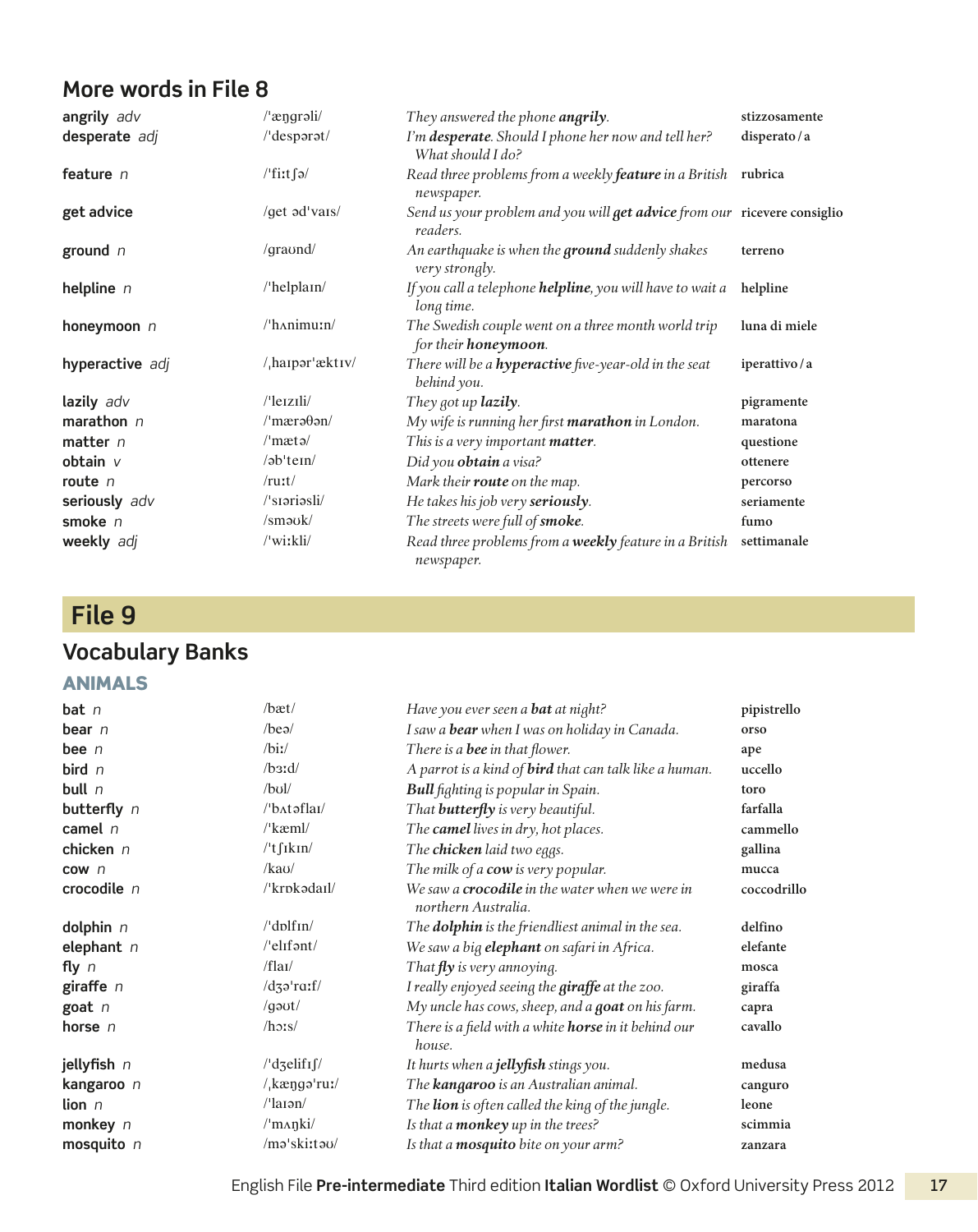| mouse $n$  | /maus/                                          | There's a <b>mouse</b> in the kitchen. Get it out!                              | topo     |
|------------|-------------------------------------------------|---------------------------------------------------------------------------------|----------|
| $\pi$      | $/$ piq $/$                                     | A pig is quite an intelligent animal.                                           | maiale   |
| rabbit $n$ | $/$ ræb $\frac{1}{2}$                           | My daughter has a pet rabbit.                                                   | coniglio |
| shark $n$  | $/$ faːk $/$                                    | I don't like to swim in the sea because I'm scared I'll see<br>a <b>shark</b> . | squalo   |
| sheep $n$  | $\int$ [iːp/                                    | Jumpers are made from the wool of <b>sheep</b> .                                | pecora   |
| snake $n$  | $/$ snerk $/$                                   | We saw a snake, but it wasn't a dangerous one.                                  | serpente |
| spider $n$ | $\sqrt{\frac{1}{2}$ spardə $\sqrt{\frac{1}{2}}$ | There is a large <b>spider</b> in the bathroom.                                 | ragno    |
| tiger $n$  | $\theta$ targe $\theta$                         | A tiger is a beautiful animal with black and orange<br>stripes.                 | tigre    |
| whale $n$  | /weil/                                          | The blue whale is the biggest animal in the world.                              | balena   |

| abnormal adj    | /æb'no:ml/                                                               | A phobia is a very strong and abnormal fear or dislike abnorme<br>of something.         |                |
|-----------------|--------------------------------------------------------------------------|-----------------------------------------------------------------------------------------|----------------|
| aggressive adj  | $/a'$ gresiv/                                                            | What would you do if a large aggressive animal ran<br>towards you?                      | aggressivo / a |
| allergic adj    | /əˈlɜːdʒɪk/                                                              | Are you allergic to any animals?                                                        | allergico/a    |
| bark v          | $/ba:$ k $/$                                                             | Sometimes our neighbour's dog will bark all night.                                      | abbaiare       |
| bite $v$        | /bait/                                                                   | Did the snake bite you?                                                                 | mordere        |
| brain $n$       | $/$ brein $/$                                                            | The drug causes changes to part of the <b>brain</b> used in<br>learning and memory.     | cervello       |
| complicated adj | /'kpmplikeitid/                                                          | Which do you think makes the sufferers' lives most<br>complicated?                      | complicato/a   |
| cure $n$        | $/kj\omega$                                                              | Doctors have found a cure for people with phobias.                                      | cura           |
| drug $n$        | $/dr$ Ag/                                                                | There is a drug that can help people to overcome their<br>phobias.                      | farmaco        |
| effective adj   | $/I$ 'fektiv $/$                                                         | The new drug could be used to make this therapy more<br>effective.                      | efficace       |
| float $V$       | /flaut/                                                                  | I would <i>float</i> in the water and pretend to be dead.                               | galleggiare    |
| fur coat $n$    | /f3ː kaut/                                                               | What would you do if someone offered to buy you<br>a fur coat?                          | pelliccia      |
| guinea pig n    | /'gini pig/                                                              | David Loosmore would happily be a <i>guinea pig</i> for<br>the pill.                    | cavia          |
| insects pl n    | /'insekts/                                                               | Are there any animals or <b>insects</b> you are really<br>afraid of?                    | insetti        |
| keep still $V$  | /kiːp stɪl/                                                              | I would keep still and look it straight in the eyes.                                    | stare fermo    |
| logical adj     | /'lpd31kl/                                                               | Number the expressions in what you think is the most<br>logical order.                  | logico/a       |
| lottery n       | /'lptari/                                                                | If I won a lot of money in the <b>lottery</b> , I would buy a<br>house.                 | lotteria       |
| memory $n$      | /'memari/                                                                | The drug causes changes to part of the brain used in<br>learning and <b>memory</b> .    | memoria        |
| overcome v      | $/$ <sub>1</sub> $\sigma$ <sub>2</sub> V $\sigma$ <sup>1</sup> $\rm{km}$ | There is a drug that can help people to overcome their<br>phobias.                      | superare       |
| panic n         | /'pænɪk/                                                                 | They often feel panic when they go out and only feel<br>safe at home.                   | panico         |
| phobia n        | /'faubia/                                                                | People with this phobia are terrified of spiders.                                       | fobia          |
| placebo n       | /pla'si:bau/                                                             | The people who took the pill felt less afraid than those<br>who took a <b>placebo</b> . | placebo        |
| poisonous adj   | /'poizanas/                                                              | What would you do if a <b>poisonous</b> snake bit you on<br>the leg?                    | velenoso/a     |
| safari n        | /səˈfaːri/                                                               | If you went on a <b>safari</b> , what animal would you most<br>like to see?             | safari         |
| shore n         | $\sqrt{\int_0^2$                                                         | What would you do if you were in the sea quite near the<br>shore when you saw a shark?  | spiaggia       |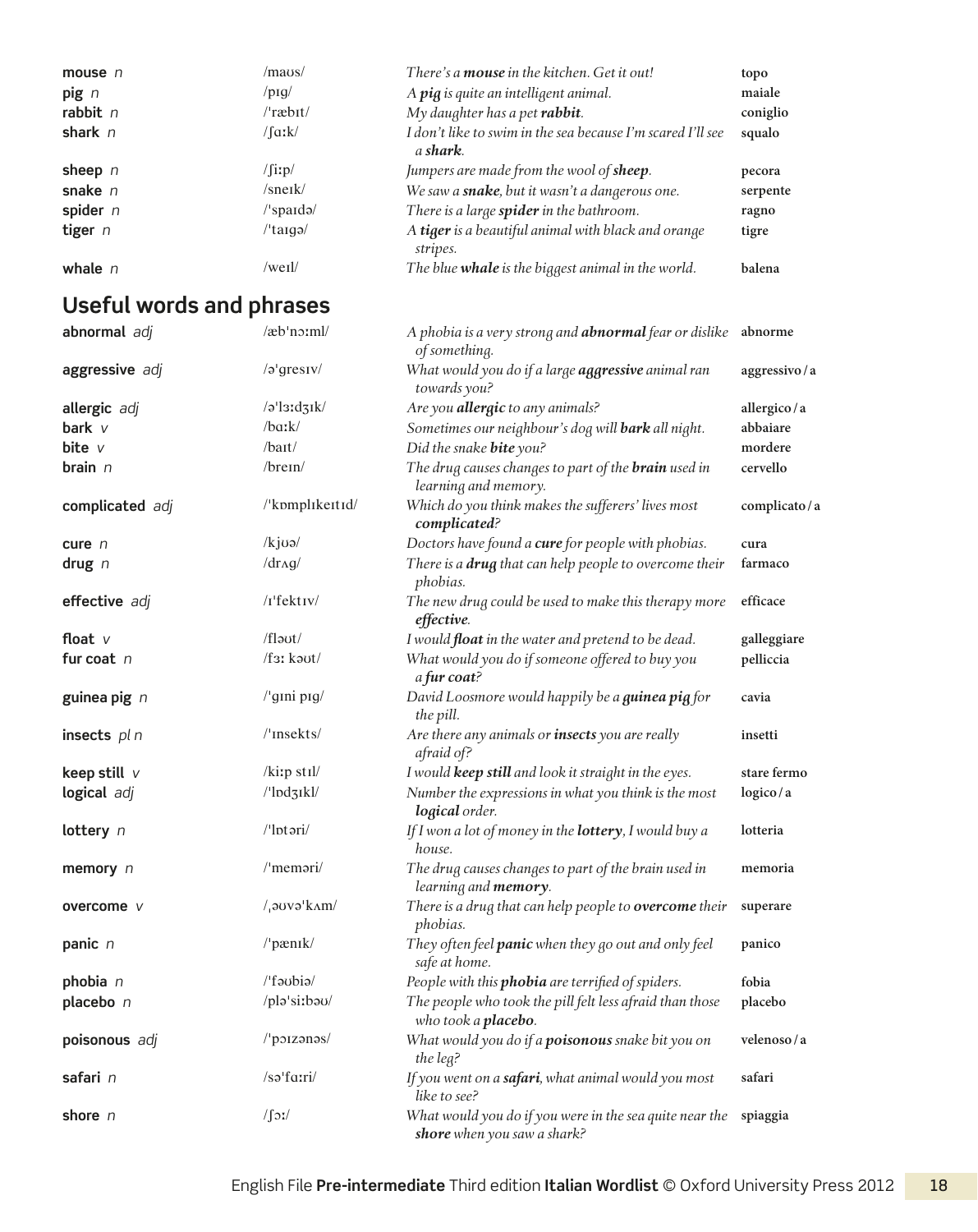| shout $V$     | /faʊt/                 | I would shout 'down' at it several times.                                              | gridare     |
|---------------|------------------------|----------------------------------------------------------------------------------------|-------------|
| sting $n$     | $/\text{stim}/$        | I would rub the sting with a towel to clean it.                                        | puntura     |
| suck $V$      | /sak/                  | I would <b>suck</b> the bite to get the poison out.                                    | succhiare   |
| sweat $V$     | $\sqrt{\mathrm{swet}}$ | Getting on the plane is hard and when the plane takes<br>off I start to <b>sweat</b> . | sudare      |
| therapy $n$   | /'θerəpi/              | The normal treatment for people with phobias is<br>exposure therapy.                   | terapia     |
| tie $v$       | /tan/                  | I would <b>tie</b> something, e.g. a scarf on my leg above the<br>bite.                | legare      |
| treatment $n$ | $l$ tri:tmənt/         | The normal <b>treatment</b> for people with phobias is<br>exposure therapy.            | trattamento |
| vinegar $n$   | $/$ 'vinigə $/$        | I would wash the sting with <b>vinegar</b> or sea water.                               | aceto       |
| wave v        | $/$ werv $/$           | I would wave my hand to make it go out.                                                | agitare     |

| <b>backwards</b> adv | /'bækwədz/                                | I would put my hands in my pockets and walk slowly<br>backwards.                           | all'indietro                     |
|----------------------|-------------------------------------------|--------------------------------------------------------------------------------------------|----------------------------------|
| balcony $n$          | /'bælkəni/                                | I get very nervous if I go up high, for example on a<br><b>balcony</b> on the 20th floor.  | balcone                          |
| cancer n             | $\frac{\text{R}}{\text{k}}$               | He injured his foot playing football and he later became cancro<br><i>ill with cancer.</i> |                                  |
| captain $n$          | $\frac{\text{R}}{\text{expt}}$            | His father was a captain in the British army.                                              | capitano                         |
| organization n       | / <sub>1</sub> oːgənaɪˈzeɪʃn/             | Are you a member of a club or organization?                                                | organizzazione                   |
| pockets pl n         | $/$ ppkits $/$                            | I would put my hands in my <b>pockets</b> and walk slowly<br>backwards.                    | tasche                           |
| primary school n     | /'praimari sku:l/                         | My seven-year-old son goes to <b>primary school</b> .                                      | scuola elementare                |
| public speaking n    | $/$ $p$ $\Delta$ blik spi: $\frac{km}{2}$ | The actor Harrison Ford has been afraid of <i>public</i><br>speaking all his life.         | parlare in pubblico              |
| reggae n             | $/$ 'regel $/$                            | Bob Marley (1945–1981) is often called the father of<br>reggae.                            | reggae                           |
| respected adj        | /rɪ'spektɪd/                              | His eldest son Ziggy is a very respected reggae<br>musician.                               | apprezzato/a                     |
| retire $v$           | $\pi$ 'tarə $\pi$                         | I want to <b>retire</b> at 65.                                                             | andare in pensione               |
| secondary school n   | /'sekəndri skuːl/                         | My 14-year-old daughter goes to secondary school.                                          | scuola media                     |
| top floor flat $n$   | /tpp flor flæt/                           | Do you live in a top floor flat?                                                           | appartamento all'ultimo<br>piano |

## **File 10**

| base $V$            | $l$ bers $l$                           | Did you <b>base</b> your design on something else?                                          | basare                   |
|---------------------|----------------------------------------|---------------------------------------------------------------------------------------------|--------------------------|
| behaviour $n$       | $/bi$ hervj $\alpha$                   | Everything he does is spoiled by his attitude and his bad<br>behaviour.                     | comportamento            |
| biology $n$         | /bai <sup>-</sup> plədzi/              | <b>Biology</b> usually studies humans, animals, or plants.                                  | biologia                 |
| board game $n$      | $\theta$ bord germ/                    | 'Monopoly' is a popular <b>board game</b> .                                                 | gioco da tavolo          |
| bullet-proof vest n | /'bulit pru:f vest/                    | The <b>bullet-proof vest</b> is used by the police all over the<br>world.                   | giubbotto antiproiettile |
| cash machine $n$    | $\frac{\pi}{2}$ matrix $\frac{\pi}{2}$ | The <b>cash machine</b> wasn't invented until 1967.                                         | bancomat                 |
| chemistry n         | $\sqrt{k}$ emistri $\sqrt{k}$          | <b>Chemistry</b> helps us understand what things are made<br>of.                            | chimica                  |
| design $V$          | /dr'zain/                              | To design a new buildling, you need to draw a plan that progettare<br>shows how to make it. |                          |
| discover $V$        | $/dr$ 'sk $\Delta v \partial$          | Scientists are still trying to <b>discover</b> a cure for cancer.                           | scoprire                 |
| disposable adj      | /di'spauzabl/                          | How many <b>disposable</b> nappies are used every day?                                      | usa e getta              |
| focus $n$           | /'fəʊkəs/                              | In which sentence is the focus more on the dishwasher?                                      | enfasi                   |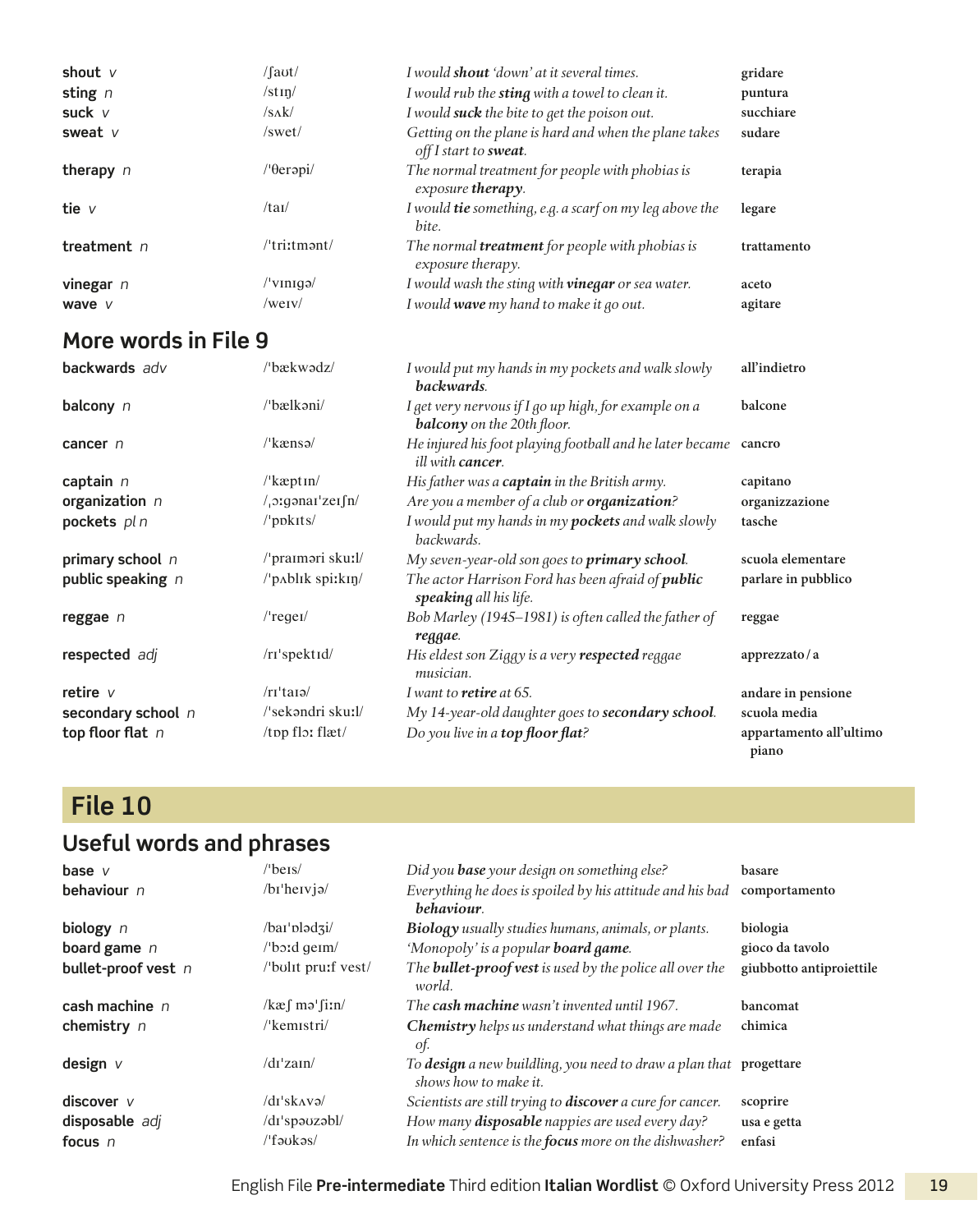| fundamental adj          | $/$ , f $\land$ ndə 'mentl $/$              | They said it had 52 fundamental errors including<br>taking too long to play.                     | fondamentale         |
|--------------------------|---------------------------------------------|--------------------------------------------------------------------------------------------------|----------------------|
| geography n              | /dʒi'pgrəfi/                                | Geography is the study of humans and the world.                                                  | geografia            |
| hair drier $n$           | hea'draia'                                  | I need a hair drier to dry my hair.                                                              | asciugacapelli       |
| hammer $n$               | /'hæmə/                                     | Tins used to be opened with difficulty using a knife and<br>a hammer.                            | martello             |
| information technology n | $/$ <sub>I</sub> nfa'meifn<br>tek, noladzi/ | Information technology is the study of computing.                                                | informatica          |
| invent $V$               | $/$ In'vent/                                | I have lots of ideas of things I'd like to <i>invent</i> .                                       | inventare            |
| invention $n$            | $/$ In'ven $\int$ n $/$                     | Mrs Graham's invention is called Tipp-Ex today.                                                  | invenzione           |
| logo n                   | /'laugau/                                   | The Nike logo is world-famous.                                                                   | logo                 |
| marks pl n               | $/$ marks $/$                               | I didn't use to study a lot but got good marks.                                                  | voti                 |
| material n               | /məˈtɪəriəl/                                | What was special about the <b>material</b> Stephanie<br>Kwolek invented?                         | materiale            |
| maths $n$                | $/mæ\theta s/$                              | I'm not good with numbers so I don't like maths.                                                 | matematica           |
| nappies $pln$            | /'næpiːz/                                   | How many disposable nappies are used every day?                                                  | pannolini            |
| novel $n$                | $/$ 'npvl $/$                               | The film was based on a famous novel.                                                            | romanzo              |
| physical education n     | /'fizikl <sub>,</sub> edzu'keifn/           | Physical education is sport at school.                                                           | educazione fisica    |
| physics n                | $/$ fiziks/                                 | Many people think physics is the hardest subject at<br>school.                                   | fisica               |
| president $n$            | /'prezidant/                                | The company <b>president</b> saw the game and took it<br>home to try it.                         | presidente           |
| psychology n             | /sai/kplad3i/                               | Like Holmes, House uses his knowledge of psychology<br>to solve cases.                           | psicologia           |
| religious education $n$  |                                             | /rɪ'lɪdʒəs ,edʒu'keɪfn/ Religious education is an important part of school in<br>many countries. | educazione religiosa |
| report $n$               | $/rr'$ p $\text{2}$                         | When you were at school did you get a report at the<br>end of every year?                        | pagella              |
| science $n$              | $\sqrt{\sin n s}$                           | Chemistry, biology, and physics are all science subjects. scienza / scientifico / a              |                      |
| starting point $n$       | $\sqrt{\frac{1}{1}}$ sta:tin point/         | The internet was the <b>starting point</b> for so many<br>technologies.                          | punto di partenza    |
| subjects pl n            | /səb <sup>'</sup> dzekts/                   | Did you study any other subjects at primary or<br>secondary school?                              | materie              |

| arithmetic $n$   | $\sqrt{2}$ rı $\theta$ mətik $\sqrt{2}$ | Kenneth is good at <b>arithmetic</b> .                                        | aritmetica       |
|------------------|-----------------------------------------|-------------------------------------------------------------------------------|------------------|
| attitude n       | $/$ atitjurd/                           | Everything he does is spoiled by his attitude and his<br>bad behaviour.       | atteggiamento    |
| author $n$       | $\theta$ ic <sup>'</sup>                | Ken Follett is the best-selling <b>author</b> of The Pillars of<br>the Earth. | autore           |
| choice $n$       | $/t$ $\int$ $\frac{1}{s}$               | Too much <b>choice</b> is making us feel unhappy and<br>dissatisfied.         | scelta           |
| compulsory adj   | $/kom$ <sub>p</sub> $\Lambda$ lsəri/    | Education is <b>compulsory</b> until 18 or 19 in many<br>countries.           | obbligatorio/a   |
| confuse $V$      | /k <sub>on</sub> 'fjuz/                 | It is easy to <b>confuse</b> him.                                             | confondere       |
| confusion $n$    | $\frac{\pi}{2}$                         | He got lost in the <b>confusion</b> .                                         | confusione       |
| curious adj      | /'kjuəriəs/                             | He is so curious. He wants to know everything.                                | curioso/a        |
| decision $n$     | $\frac{d_1}{s_1}$ sizn                  | Do you ever worry about making the wrong decision?                            | decisione        |
| decisive adj     | $\frac{d}{dx}$ 'saisiv $\frac{d}{dx}$   | Do you know anybody who is very decisive?                                     | deciso/a         |
| disorganized adj | /dis'organaizd/                         | I used to be very disorganized, for example I often left<br>my books at home. | disorganizzato/a |
| dissatisfied adj | /dis'sætisfaid/                         | Too much choice is making us feel unhappy and<br>dissatisfied.                | scontento/a      |
| educate $V$      | $/$ 'edzukent $/$                       | Teachers try to <b>educate</b> students.                                      | educare          |
| education $n$    | $/$ <sub>,</sub> edzu'kersn/            | I enjoyed education after primary school.                                     | istruzione       |
| elect $V$        | $/I$ 'lekt/                             | Who did you elect to do the task?                                             | designare        |
|                  |                                         |                                                                               |                  |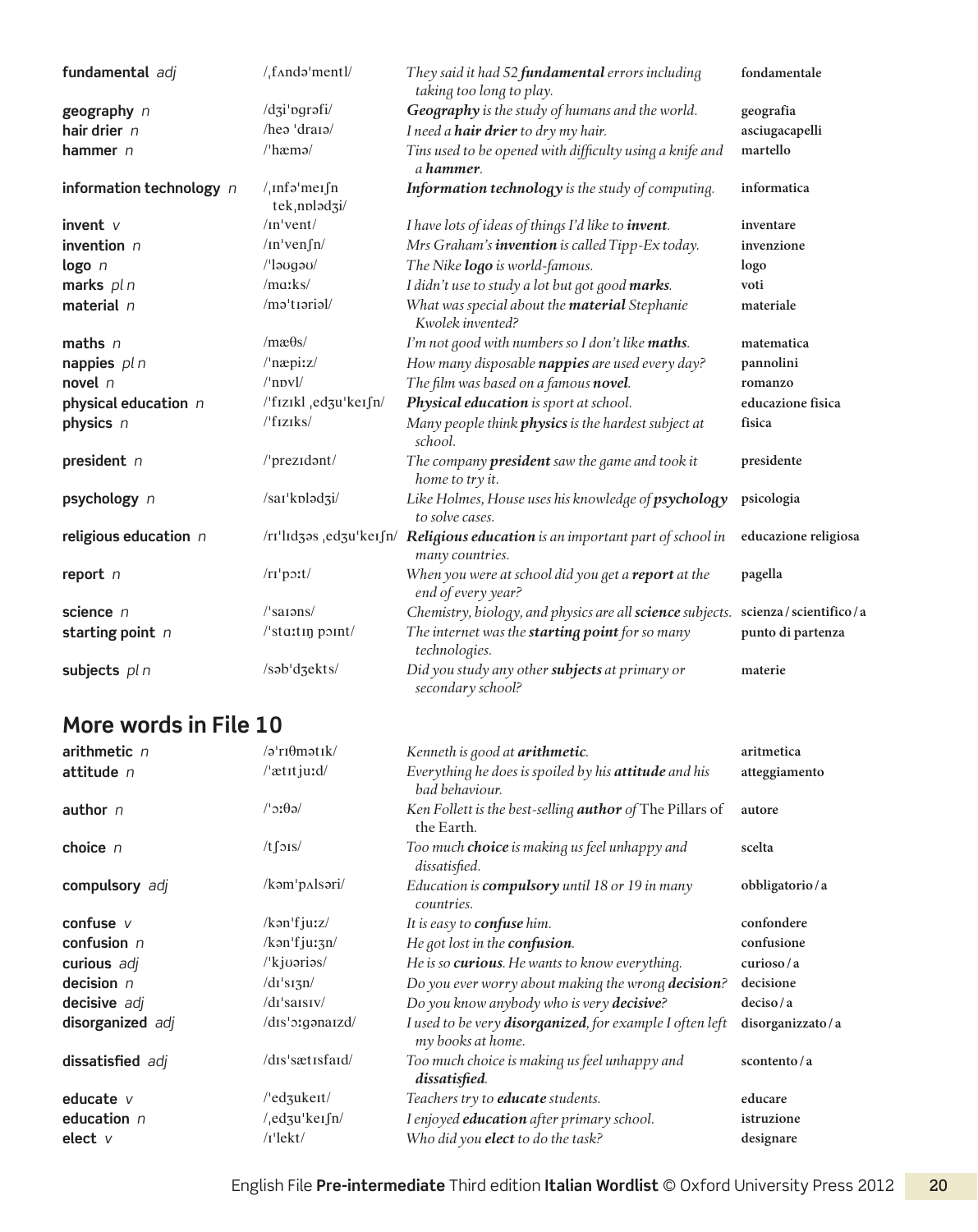| <b>flowery</b> adj               | $/$ flauəri $/$                               | Helen must learn not to use such <b>flowery</b> language.                                          | fiorito/a                   |
|----------------------------------|-----------------------------------------------|----------------------------------------------------------------------------------------------------|-----------------------------|
| imagination $n$                  | $\pi$ <sub>n</sub> mædz <sub>I</sub> 'ner fn/ | He has a really good <i>imagination</i> and is so good at<br>thinking up stories.                  | immaginazione               |
| indecisive adj                   | $/$ , indi's aisiv/                           | I'm quite <i>indecisive</i> so I find it hard to make decisions.                                   | indeciso/a                  |
| nickname $n$                     | $/$ 'nıkne $\mathsf{m}/$                      | Did you use to have a nickname?                                                                    | soprannome                  |
| $opt$ $V$                        | $\sqrt{ppt}$                                  | Which one did you <b>opt</b> for?                                                                  | scegliere                   |
| options $p \mid n$               | $\log\left(\frac{nz}{2}\right)$               | We have so many <b>options</b> that making a decision is<br>stressful.                             | opzioni                     |
| possibilities pl n               | /.ppsabilatiz/                                | Deciding which TV channel to watch is difficult when<br>there are so many possibilities.           | possibilità                 |
| researcher $n$                   | $/$ riis $3$ it fə $/$                        | A researcher has discovered that too much choice<br>makes us feel unhappy.                         | ricercatore/ricercatrice    |
| same sex school $n$<br>spoil $V$ | /seim seks 'sku:l/<br>$\sqrt{\text{spol}}$    | Who didn't like being at a same-sex school?<br>Don't let your bad behaviour spoil your good marks. | scuola omogenea<br>rovinare |

## **File 11**

### **Vocabulary Banks** Expressing movement

| across prep          | /ə'kros/                  | The bank is just across the road.                                | dall'altra parte di   |
|----------------------|---------------------------|------------------------------------------------------------------|-----------------------|
| along prep           | $/a$ 'lon/                | We went for a walk along the street.                             | lungo                 |
| come back phr v      | /kʌm 'bæk/                | He's leaving, and he doesn't know if he'll come back.            | ritornare             |
| down prep            | $/$ daun $/$              | She went <b>down</b> the steps five minutes ago.                 | giù                   |
| get off phr v        | /get $'$ pf/              | Get off the bus at the railway station.                          | scendere              |
| Go away! phr v       | /gau a'wei/               | Go away! I don't want to speak to you.                           | Vai via!              |
| go back phr v        | /gau 'bæk/                | I'm tired. Can we go back home now?                              | tornare               |
| in prep              | $/ \text{ln}$             | What sports can you see in the photos?                           | in                    |
| into prep            | $l'$ Intə $l$             | I just need to go into the shop for something.                   | in                    |
| out prep             | $/$ aut $/$               | I certainly can't go out for a wild night during the week. fuori |                       |
| out of prep          | $/$ aut pv $/$            | Go out of the shop and cross the road.                           | fuori da              |
| over prep            | $/$ ləuvə $/$             | Go over the bridge and turn left.                                | su                    |
| past prep            | $/$ parst $/$             | It's past the church and next to the post office.                | oltre                 |
| round / around prep  | /raund/a'raund/           | They went for a run around the lake.                             | intorno/attorno       |
| run away $phr$ v     | $/rAD$ a'wei/             | When she was a child, she once tried to run away from<br>home.   | scappare, fuggire     |
| run off $phr$ v      | $/rAD$ ' $pf/$            | The man tried to run off when he saw the policeman.              | fuggire               |
| through prep         | $/0$ ruː/                 | I go through the tunnel every day.                               | attraverso            |
| towards prep         | $/tə'$ w $ydz/$           | Walk towards the lake and you can see my house on<br>the right.  | verso                 |
| under prep           | $/\n$ And $\alpha$        | The car went under the bridge.                                   | sotto                 |
| up prep              | $\Lambda p/$              | Go up the steps and turn right.                                  | su                    |
| <b>PHRASAL VERBS</b> |                           |                                                                  |                       |
| be over phr v        | $\frac{1}{\sqrt{6}}$ over | The match will be over at about 5.30 p.m.                        | terminare             |
| call back phr v      | $/k$ orl 'bæk/            | He's out. Could you call back later?                             | richiamare            |
| come on $phr$ v      | $/k\Lambda m$ ' $pn/$     | Come on! Let's go.                                               | dai                   |
| fill in $phr$ $v$    | $/f$ Il 'In/              | Could you fill in this form?                                     | compilare             |
| find out phr v       | /faind 'aut/              | I want to find out about hotels in Madrid.                       | ottenere informazioni |
| get on with phr v    | /get 'bn wið/             | I don't get on with Anna. She's really annoying.                 | andare d'accordo con  |
| get up phr v         | /get ' $\Delta p/$        | I get up at 10.00 a.m. every morning.                            | alzarsi               |
| give back phr v      | /giv 'bæk/                | When can you give back that book you borrowed?                   | restituire            |
| give up phr v        | / $g$ IV ' $\Delta p/$    | I need to give up smoking.                                       | smettere              |
| go away phr v        | /gau $a$ 'wei/            | I want to go away for the weekend. I need a break.               | andare via            |
| go out phr v         | /gau 'aut/                | Let's go out to a restaurant tonight.                            | uscire                |
|                      |                           |                                                                  |                       |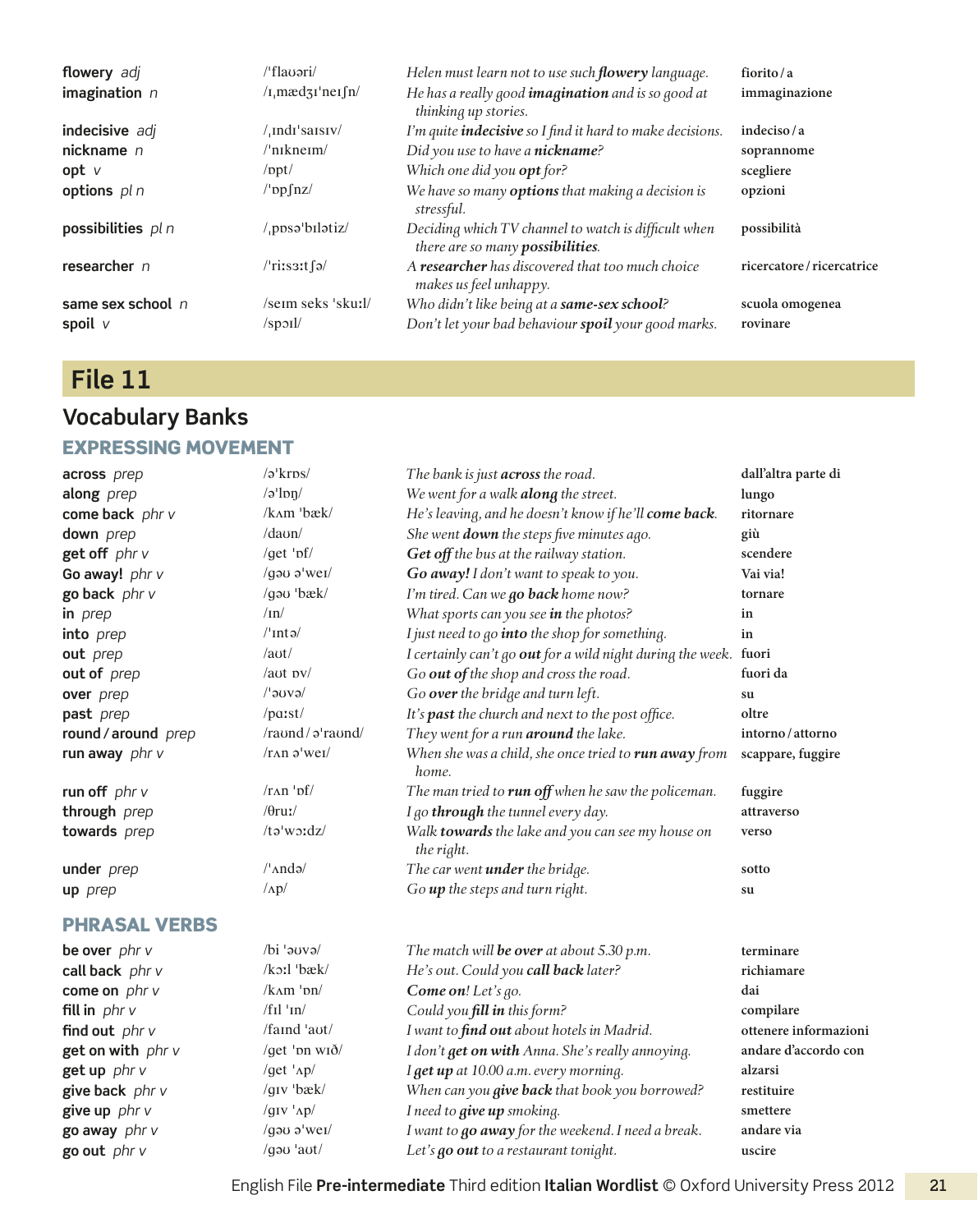| look after phr v      | $\frac{1}{\sqrt{2}}$                                                                                                                                                                                                                                                                                                                                                                                                                                       | My sister said she would <b>look after</b> Jimmy for me<br>today.    | aver cura, accudire  |
|-----------------------|------------------------------------------------------------------------------------------------------------------------------------------------------------------------------------------------------------------------------------------------------------------------------------------------------------------------------------------------------------------------------------------------------------------------------------------------------------|----------------------------------------------------------------------|----------------------|
| look for $phr$ v      | $\frac{1}{\log k}$ for $\frac{1}{\log k}$                                                                                                                                                                                                                                                                                                                                                                                                                  | Can you help me <b>look for</b> my key? I've lost it!                | cercare              |
| look forward to phr v | /luk 'forwad ta/                                                                                                                                                                                                                                                                                                                                                                                                                                           | I look forward to seeing you soon.                                   | sperare di vedere    |
| look up phr v         | $\frac{1}{\log \frac{1}{\log \frac{1}{\log \frac{1}{\log \frac{1}{\log \frac{1}{\log \frac{1}{\log \frac{1}{\log \frac{1}{\log \frac{1}{\log \frac{1}{\log \frac{1}{\log \frac{1}{\log \frac{1}{\log \frac{1}{\log \frac{1}{\log \frac{1}{\log \frac{1}{\log \frac{1}{\log \frac{1}{\log \frac{1}{\log \frac{1}{\log \frac{1}{\log \frac{1}{\log \frac{1}{\log \frac{1}{\log \frac{1}{\log \frac{1}{\log \frac{1}{\log \frac{1}{\log \frac{1}{\log \frac{$ | You should <b>look up</b> words you don't know in the<br>dictionary. | cercare              |
| pay back phr v        | /peɪ 'bæk/                                                                                                                                                                                                                                                                                                                                                                                                                                                 | Did I pay back the money I borrowed from you?                        | restituire           |
| pick up phr v         | $/$ pik $\Delta p/$                                                                                                                                                                                                                                                                                                                                                                                                                                        | Pick up these clothes from the floor.                                | raccogliere          |
| put away phr v        | /put $\sigma$ 'wei/                                                                                                                                                                                                                                                                                                                                                                                                                                        | Your room is a mess. Can you put away your clothes?                  | riporre              |
| put on $phr$ v        | /pot ' $bn/$                                                                                                                                                                                                                                                                                                                                                                                                                                               | It's bedtime – go and <b>put on</b> your pyjamas.                    | mettersi             |
| sit down phr v        | $\sqrt{\text{st}} \cdot \text{daun}$                                                                                                                                                                                                                                                                                                                                                                                                                       | Please, sit down and relax.                                          | sedersi              |
| stand up $phr$ v      | /stænd 'Ap/                                                                                                                                                                                                                                                                                                                                                                                                                                                | It's polite to stand up when your manager comes in.                  | alzarsi              |
| take back phr v       | /teik 'bæk/                                                                                                                                                                                                                                                                                                                                                                                                                                                | I think I'll take back these jeans I bought. They're too<br>small.   | riportare al negozio |
| take off $phr$ v      | /teik $\mathbf{b}$                                                                                                                                                                                                                                                                                                                                                                                                                                         | Could you take off your boots, please?                               | togliersi            |
| throw away phr v      | $/$ ' $\theta$ rəu ə'wei $/$                                                                                                                                                                                                                                                                                                                                                                                                                               | Don't throw away that letter!                                        | buttare via          |
| try on phr v          | $/$ trai 'pn $/$                                                                                                                                                                                                                                                                                                                                                                                                                                           | I'm going to try on these jeans.                                     | provare              |
| turn down phr v       | $/t \sin \theta$ daun/                                                                                                                                                                                                                                                                                                                                                                                                                                     | Turn down the music! It's very loud.                                 | abbassare            |
| turn off $phr$ v      | $/t \sin \theta$                                                                                                                                                                                                                                                                                                                                                                                                                                           | There's nothing on. Shall I turn off the TV?                         | spegnere             |
| turn on $phr$ $v$     | $/t \sin' \frac{\pi}{2}$                                                                                                                                                                                                                                                                                                                                                                                                                                   | Could you turn on the TV? There's a good movie on.                   | accendere            |
| turn up $phr$ v       | $/t \sin \frac{1}{2}$                                                                                                                                                                                                                                                                                                                                                                                                                                      | Turn up the TV! I can't hear.                                        | alzare               |
| write down phr v      | $/r$ ait 'daon/                                                                                                                                                                                                                                                                                                                                                                                                                                            | Write down my address or you might forget it.                        | prendere nota        |

| athletics $n$   | $\alpha$ <sup>-</sup> let <sub>I</sub> ks/ | Running is an <b>athletics</b> event.                                        | atletica          |
|-----------------|--------------------------------------------|------------------------------------------------------------------------------|-------------------|
| bad loser n     | /bæd 'luːzə/                               | My brother is a really <b>bad loser</b> .                                    | cattivo perdente  |
| baseball $n$    | $\theta$ beisborl/                         | They are called umpires in tennis and <b>baseball</b> .                      | baseball          |
| basketball n    | /'baːskɪtbɔːl/                             | In basketball you have to throw the ball through a ring<br>with a basket.    | pallacanestro     |
| beat $V$        | $/b$ it/                                   | England beat Germany 5-1.                                                    | battere           |
| blame $\nu$     | /bleim/                                    | Don't blame your defeat on the referees.                                     | dare la colpa     |
| boxing $n$      | $l$ boks $\eta$                            | Boxing is a fight, usually between two men.                                  | boxe              |
| $\cosh n$       | / $k$ aut $\int$ /                         | My tennis coach has really helped me improve my<br>game.                     | istruttore        |
| contract n      | /'kpntrækt/                                | Luciano Gaucci announced that the player's contract<br>would not be renewed. | contratto         |
| cycling $n$     | /'saiklin/                                 | I usually go cycling at the weekend.                                         | in bicicletta     |
| defeat n        | $/dr$ 'fiːt/                               | Don't blame your defeat on the referees.                                     | sconfitta         |
| dehydrated adj  | /di:hai'dreitid/                           | We're making him drink water because he's becoming<br>dehydrated.            | disidratato/a     |
| dignity $n$     | /'dɪgnəti/                                 | The hardest lesson to learn in sport is how to lose with<br>dignity.         | dignità           |
| disqualify $V$  | /dis'kwplifai/                             | They will disqualify you if you try to cheat.                                | squalificare      |
| false start $n$ | $/$ foils 'stait/                          | Jon Drummond was disqualified for a false start.                             | falsa partenza    |
| fool $n$        | /fu:1/                                     | He also called the umpire 'an incompetent fool'!                             | cretino/a         |
| football $n$    | $/$ futborl $/$                            | In football you have to kick the ball into a goal.                           | calcio            |
| football club n | /'futborl klab/                            | But Jung-Hwan also played for the Italian football<br>club Perugia.          | squadra di calcio |
| furious adj     | $l$ 'fjuarias/                             | He became furious and shouted 'You cannot be<br>serious!' at the umpire.     | furioso/a         |
| golf $n$        | /golf/                                     | In golf you have to get a small ball into a hole far away.                   | golf              |
| handball n      | /'hændboːl/                                | Handball is like football but you use your hands, not<br>your feet.          | pallamano         |
| hockey n        | $/$ hpki $/$                               | I play hockey at school.                                                     | hockey            |
| incompetent adj | /in'kompitont/                             | He also called the umpire 'an incompetent fool'!                             | incompetente      |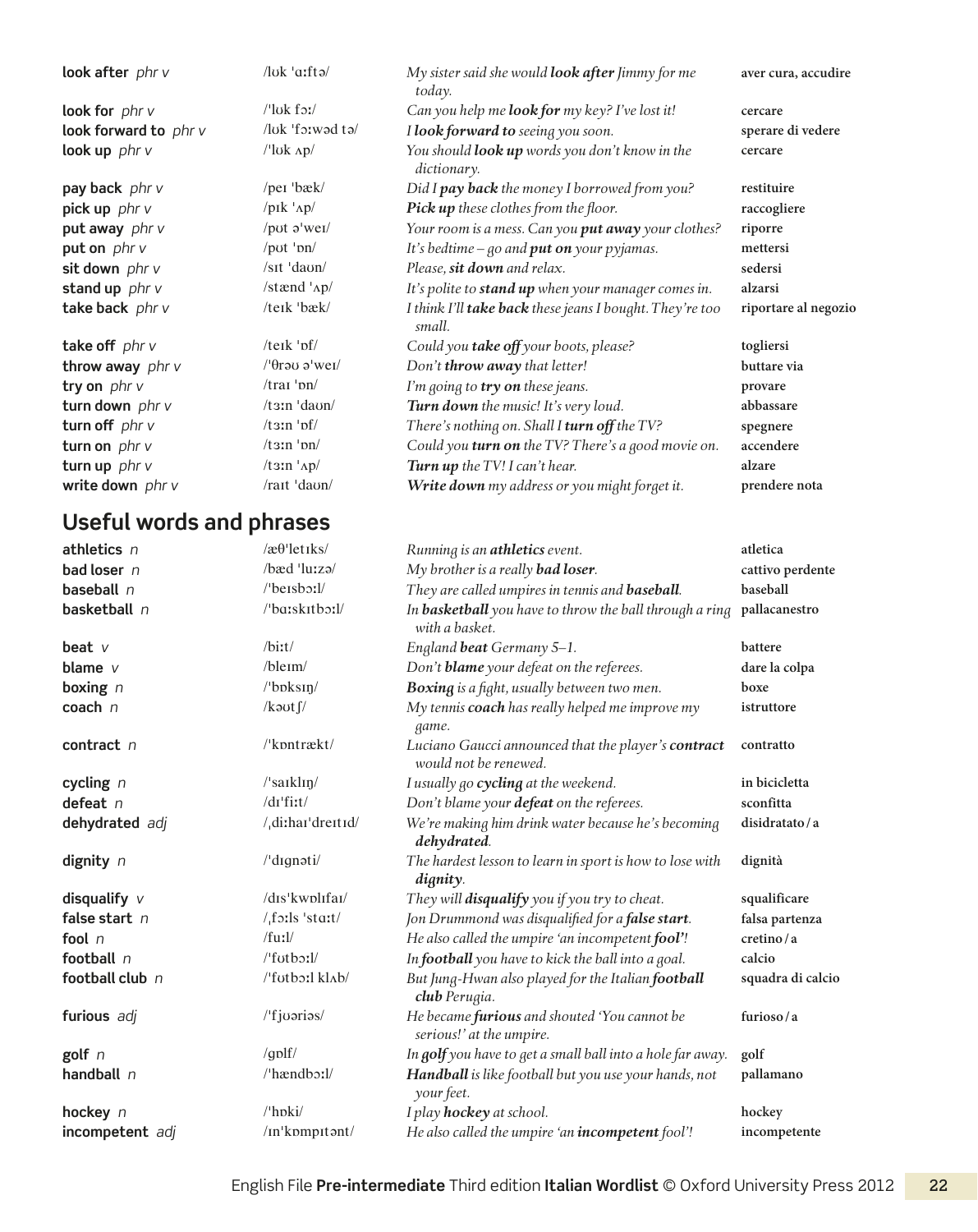| insult $V$         | $/$ In's $\lambda$ lt $/$                           | He tried to <i>insult</i> the referee.                                                        | insultare            |
|--------------------|-----------------------------------------------------|-----------------------------------------------------------------------------------------------|----------------------|
| intention $n$      | $/$ In'ten $\int$ n $/$                             | I have no <i>intention</i> of paying a salary to somebody<br>who has ruined Italian football. | intenzione           |
| motor racing $n$   | $\mu$ m <sub>auta</sub> reisin/                     | Formula 1 is a famous motor racing event.                                                     | gara automobilistica |
| opponent n         | /a'paunant/                                         | Don't refuse to shake hands with your opponent.                                               | avversario           |
| referee $n$        | $/$ <sub>ref</sub> $\sigma$ <sup>'</sup> riː/       | A referee or umpire is an official who makes the players<br>obey the rules.                   | arbitro              |
| refuse $V$         | $/rr$ 'fju:z $/$                                    | Don't refuse to shake hands with your opponent.                                               | rifiutarsi           |
| rugby $n$          | $/$ r $\alpha$ gbi/                                 | Rugby doesn't have a round ball and you have to throw rugby<br><i>it backwards.</i>           |                      |
| score a goal $\nu$ | $/sk$ orr ə gə $v$ l/                               | How was the match? Did you score a goal?                                                      | fare goal            |
| skiing $n$         | $\sqrt{\sinh(\theta)}$                              | Skiing holidays are popular in winter.                                                        | sciistico/a          |
| tennis $n$         | $/$ 'tenis $/$                                      | In tennis you have to hit the ball over a net.                                                | tennis               |
| umpire $n$         | $\mu_{\text{Ampa1}}$                                | A referee or <b>umpire</b> is an official who makes the players<br>obey the rules.            | giudice              |
| volleyball n       | $\sqrt{\text{vplib}}$ :                             | Volleyball is often played on a beach.                                                        | pallavolo            |
| windsurfing $n$    | $\sqrt{\text{winds3:}}$ fin $\sqrt{\text{winds3:}}$ | You need a strong wind to go windsurfing.                                                     | surf                 |

| bunker $n$       | /ˈbʌŋkə/                        | The <b>bunker</b> in golf is full of sand.                                                       | bunker          |
|------------------|---------------------------------|--------------------------------------------------------------------------------------------------|-----------------|
| buzz $n$         | $/b\alpha z/$                   | The <b>buzz</b> of being 'live' on the radio is really<br>wonderful.                             | eccitazione     |
| coincidence n    | /kəʊˈɪnsɪdəns/                  | It was a coincidence that both boys were called 'Jim'<br>by their new parents.                   | coincidenza     |
| concentrate v    | $\sqrt{k}$ pnsntreit $\sqrt{k}$ | I can't <b>concentrate</b> with that music on.                                                   | concentrarsi    |
| energetic adj    | $/$ <sub>,</sub> ena'dzetik/    | I feel awake and <b>energetic</b> in the morning.                                                | energico/a      |
| goal n           | $\gamma$ log $\gamma$           | In football you have to kick the ball into a goal.                                               | goal            |
| hole $n$         | $/$ haul $/$                    | The aim of golf is to get a small ball into a small hole.                                        | buca            |
| identical adj    | /ai'dentikl/                    | When Jim Lewis was six years old, he discovered that he<br>had an identical twin brother.        | identico/a      |
| $\mathsf{lap}$ n | $\lambda$                       | This is a short race – only one $lap.$                                                           | giro            |
| match point $n$  | $/$ <sub>m</sub> $ætf$ 'point/  | It's match point to Murray.                                                                      | match point     |
| net <sub>n</sub> | /net/                           | In tennis you have to hit the ball over a net.                                                   | rete            |
| penalty n        | /'penəlti/                      | Hand ball! That must be a <b>penalty</b> .                                                       | rigore          |
| season $n$       | $\sqrt{\sin z}$                 | It depends on the season. I find I need much more sleep<br>in the winter.                        | stagione        |
| serve v          | $\sqrt{\text{sav}}$             | In tennis it's important to learn how to serve the ball<br>skilfully.                            | servire         |
| track $n$        | $/$ træk $/$                    | The marathon finishes on the <b>track</b> in the stadium.                                        | pista           |
| twin n           | /twin/                          | When Jim Lewis was six years old, he discovered that he<br>had an identical twin brother.        | gemello/a       |
| World Cup n      | $/$ waild 'kap/                 | England won the Rugby World Cup in 2003 by<br>beating Australia in the last minute of the match. | Coppa del Mondo |

## **File 12**

## **Useful words and phrases**

| arrest $V$                  | $\sqrt{2}$ 'rest $\sqrt{2}$                                         | He arrived at his local police station and said 'Please<br>arrest me again!'                        | arrestare            |
|-----------------------------|---------------------------------------------------------------------|-----------------------------------------------------------------------------------------------------|----------------------|
| build connections           | /bild kə'nek fnz/                                                   | Gossip can be a positive thing when people use it to<br><b>build connections</b> with other people. | costruire relazioni  |
| feel guilty                 | /fiːl ˈqɪlti/                                                       | Sometimes we might feel guilty if we gossip about<br>other people.                                  | sentirsi in colpa    |
| genes pl n<br>gossip $n, v$ | $\frac{1}{\text{d} \cdot \text{sin} z}$<br>$^{\prime\prime}$ gpsip/ | McAndrew believes that gossiping is in our genes.<br>Who do people most often gossip about?         | geni<br>spettegolare |

English File Pre-intermediate Third edition Italian Wordlist © Oxford University Press 2012 23